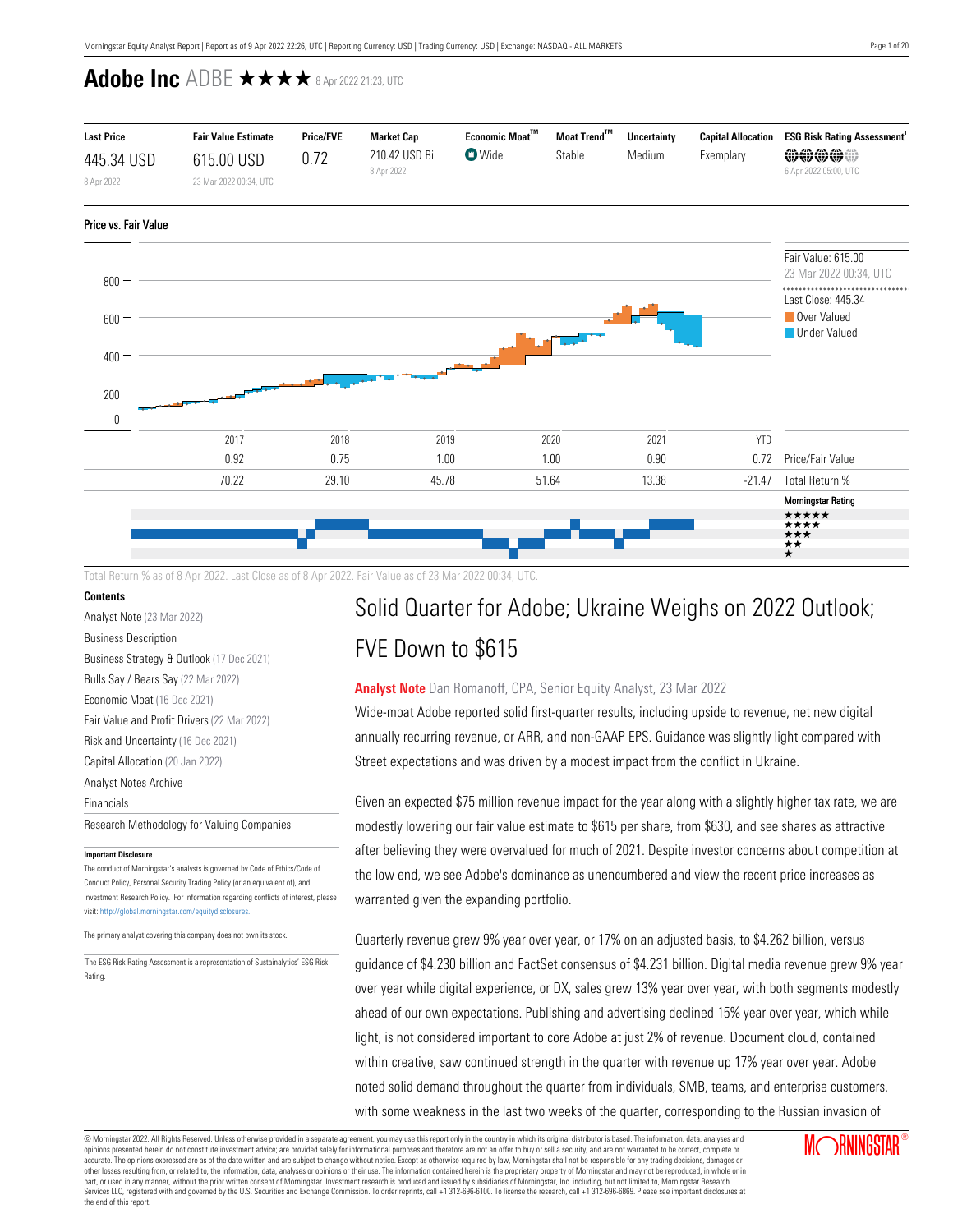| <b>Last Price</b> | <b>Fair Value Estimate</b> | <b>Price/FVE</b> | <b>Market Cap</b> | Economic Moat™          | Moat Trend™ | <b>Uncertainty</b> | <b>Capital Allocation</b> | <b>ESG Risk Rating Assessment'</b> |
|-------------------|----------------------------|------------------|-------------------|-------------------------|-------------|--------------------|---------------------------|------------------------------------|
| 445.34 USD        | 615.00 USD                 | 0.72             | 210.42 USD Bil    | $\nabla$ Wide<br>Stable |             | Medium             | Exemplarv                 | 00000                              |
| 8 Apr 2022        | 23 Mar 2022 00:34, UTC     |                  | 8 Apr 2022        |                         |             |                    |                           | 6 Apr 2022 05:00, UTC              |

# **Sector Industry a** Technology Software - Infrastructure

Adobe provides content creation, document management, and digital marketing and advertising software and services to creative professionals and marketers for creating, managing, delivering, measuring, optimizing and engaging with compelling content multiple operating systems, devices and media. The company operates with three segments: digital media content creation, digital experience for marketing solutions, and publishing for legacy products (less than

<span id="page-1-0"></span>**Business Description**

5% of revenue).

Ukraine. Retention was stronger than prepandemic levels. We remain impressed by Adobe's ability to drive new users in digital media and we are encouraged by solid results in DX, both of which we think continue in 2022.

Non-GAAP operating margin was 46.8%, compared with 46.8% a year ago and 45.2% last quarter. Revenue upside with continued expense management as offices slowly reopen drove profitability, which we expect to remain a strong suit for the company in the long term.

## <span id="page-1-1"></span>**Business Strategy & Outlook** Dan Romanoff, CPA, Senior Equity Analyst, 17 Dec 2021

Adobe has come to dominate in content creation software with its iconic Photoshop and Illustrator solutions, both now part of the broader Creative Cloud, which is now offered via a subscription model. The company has added new products and features to the suite through organic development and bolton acquisitions to drive the most comprehensive portfolio of tools used in print, digital, and video content creation The benefits from software as a service are well known in that it offers significantly improved revenue visibility and the elimination of piracy for the company, and a much lower cost hurdle to overcome (\$1,000 or more up-front, versus plans as low as \$10 per month) and a solution that is regularly updated with new features for users.

CEO Shantanu Narayen provided Adobe with another growth leg in 2009 with the acquisition of Omniture, a leading web analytics solution that serves as the foundation of the digital experience segment that Adobe has used as a platform to layer in a variety of other marketing and advertising solutions. Adobe benefits from the natural cross-selling opportunity from Creative Cloud to the business and operational aspects of marketing and advertising. On the heels of the Magento and Marketo acquisitions in the second half of fiscal 2018 and Workfront in 2021, we expect Adobe to continue to focus its M&A efforts on the digital experience segment and other emerging areas.

The Document Cloud is driven by one of Adobe's first products, Acrobat, and the ubiquitous PDF file format created by the company, and is now a \$2.0 billion business. The rise of smartphones and tablets, coupled with bring-your-own-device and a mobile workforce have made a file format that is usable on any screen more relevant than ever.

Adobe believes it is attacking an addressable market greater than \$205 billion. The company is introducing and leveraging features across its various cloud offerings (like Sensei artificial intelligence) to drive a more cohesive experience, win new clients, upsell users to higher price point solutions, and cross sell digital media offerings.

## <span id="page-1-2"></span>**Bulls Say** Dan Romanoff, CPA, Senior Equity Analyst, 22 Mar 2022

▶ Adobe is the de facto standard in content creation software and PDF file editing, categories the company created and still dominates.

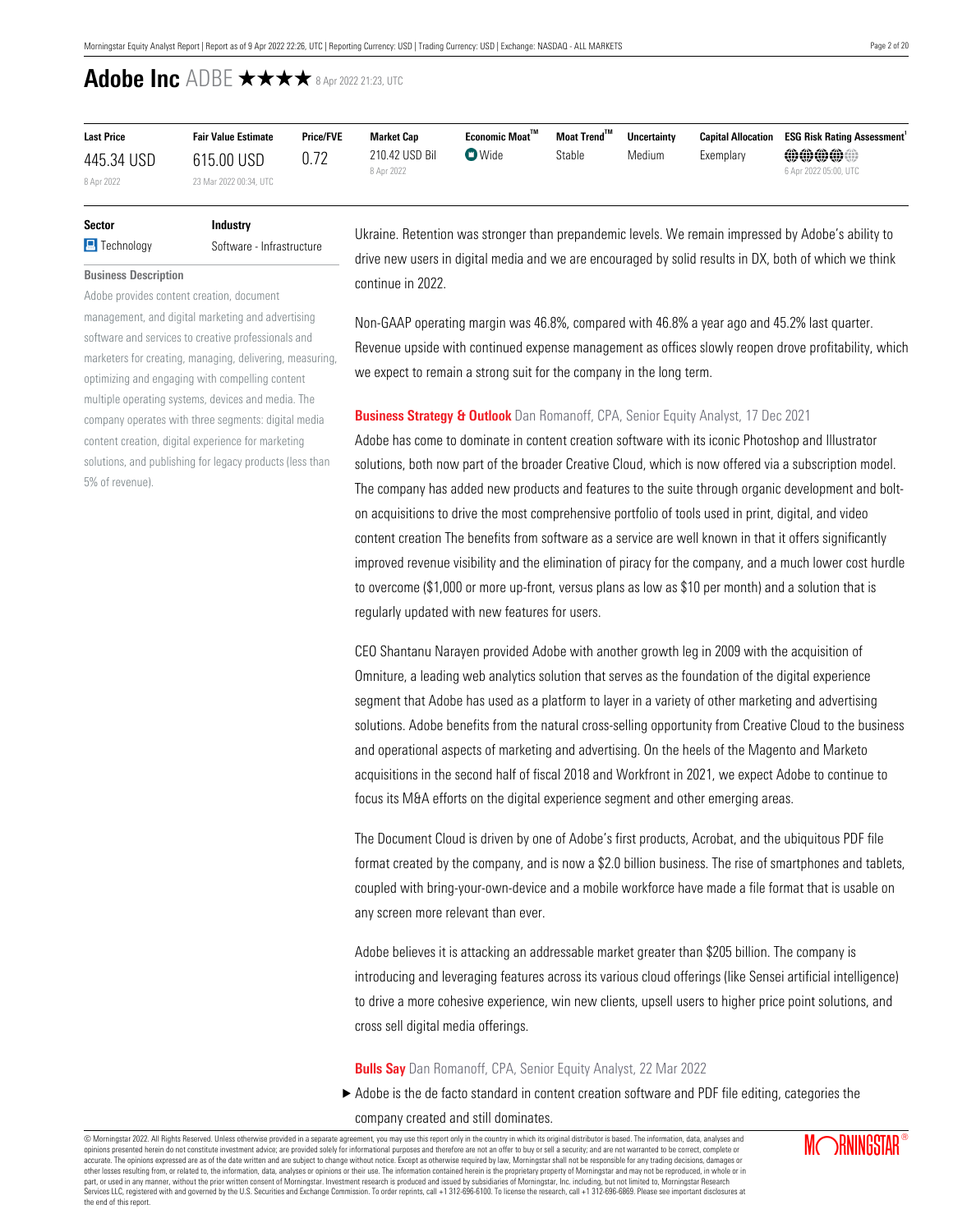| <b>Last Price</b>       | <b>Fair Value Estimate</b>                                 | <b>Price/FVE</b>                    | <b>Market Cap</b>                     | Economic Moat $^{\text{TM}}$                                 | Moat Trend™       | <b>Uncertainty</b>                                                                | <b>Capital Allocation</b> | <b>ESG Risk Rating Assessment</b>                                               |  |
|-------------------------|------------------------------------------------------------|-------------------------------------|---------------------------------------|--------------------------------------------------------------|-------------------|-----------------------------------------------------------------------------------|---------------------------|---------------------------------------------------------------------------------|--|
| 445.34 USD              | 615.00 USD                                                 | 0.72                                | 210.42 USD Bil                        | <b>O</b> Wide                                                | Stable            | Medium                                                                            | Exemplary                 | <b>@@@@@</b>                                                                    |  |
| 8 Apr 2022              | 23 Mar 2022 00:34, UTC                                     |                                     | 8 Apr 2022                            |                                                              |                   |                                                                                   |                           | 6 Apr 2022 05:00, UTC                                                           |  |
| <b>Competitors</b>      |                                                            |                                     |                                       |                                                              |                   |                                                                                   |                           |                                                                                 |  |
|                         | <b>Adobe Inc ADBE</b>                                      |                                     |                                       | International Business Machines Corp IBM Microsoft Corp MSFT |                   |                                                                                   | Oracle Corp ORCL          |                                                                                 |  |
|                         | <b>Fair Value</b><br>615.00<br><b>Last Close</b><br>445.34 | Uncertainty: Medium                 | 127.73<br><b>Fair Value</b><br>126.00 | <b>Last Close</b><br>Uncertainty: Medium                     | .                 | <b>Fair Value</b><br>352.00<br>Uncertainty: Medium<br><b>Last Close</b><br>296.97 |                           | <b>Last Close</b><br>80.94<br><b>Fair Value</b><br>63.00<br>Uncertainty: Medium |  |
| Economic Moat           | $\blacksquare$ Wide                                        |                                     | Narrow                                |                                                              | $\bullet$ Wide    |                                                                                   |                           | Narrow                                                                          |  |
| Moat Trend              | Stable                                                     |                                     | Negative                              |                                                              | Stable            |                                                                                   | Negative                  |                                                                                 |  |
| Currency                | <b>USD</b>                                                 |                                     | <b>USD</b>                            |                                                              |                   |                                                                                   | <b>USD</b>                |                                                                                 |  |
| Fair Value              | 615.00 23 Mar 2022 00:34, UTC                              |                                     |                                       | 126.00 25 Jan 2022 22:40, UTC                                |                   | 352.00 26 Jan 2022 02:16, UTC                                                     |                           | 63.00 20 Dec 2021 22:26, UTC                                                    |  |
| 1-Star Price            | 830.25                                                     |                                     | 170.10                                |                                                              |                   | 475.20                                                                            |                           |                                                                                 |  |
| 5-Star Price            | 430.50                                                     |                                     | 88.20                                 |                                                              |                   | 246.40                                                                            |                           | 44.10                                                                           |  |
| Assessment              | Under Valued 9 Apr 2022                                    |                                     | Fairly Valued 9 Apr 2022              |                                                              |                   | Under Valued 9 Apr 2022                                                           |                           | Over Valued 9 Apr 2022                                                          |  |
| Morningstar Rating      | <b>★★★★</b> 8 Apr 2022 21:23, UTC                          |                                     |                                       | ***8 Apr 2022 21:23, UTC                                     |                   | <b>★★★★</b> 8 Apr 2022 21:23, UTC                                                 |                           | ★★8 Apr 2022 21:23, UTC                                                         |  |
| Analyst                 |                                                            | Dan Romanoff, Senior Equity Analyst |                                       | Julie Bhusal Sharma, Equity Analyst                          |                   | Dan Romanoff, Senior Equity Analyst                                               |                           | Julie Bhusal Sharma, Equity Analyst                                             |  |
| Capital Allocation      | Exemplary                                                  |                                     | Poor                                  |                                                              | Exemplary         |                                                                                   | Poor                      |                                                                                 |  |
| Price/Fair Value        | 0.72                                                       |                                     | 1.01                                  |                                                              | 0.84              |                                                                                   | 1.28                      |                                                                                 |  |
| Price/Sales             | 13.22                                                      |                                     | 2.01                                  |                                                              | 12.17             |                                                                                   | 5.49                      |                                                                                 |  |
| Price/Book              | 15.28                                                      |                                     |                                       |                                                              | 13.91             |                                                                                   | 47.38                     |                                                                                 |  |
| Price/Earning           | 44.22                                                      |                                     |                                       |                                                              | 31.63             |                                                                                   |                           |                                                                                 |  |
| Dividend Yield          | $\overline{\phantom{0}}$                                   |                                     | 5.14%                                 |                                                              | 0.79%             |                                                                                   | 1.58%                     |                                                                                 |  |
| Market Cap              | 210.42 Bil                                                 |                                     |                                       |                                                              | 2,226.34 Bil      |                                                                                   | 215.96 Bil                |                                                                                 |  |
| 52-Week Range           | $407.94 - 699.54$                                          |                                     | $114.56 - 145.99$                     |                                                              | $238.07 - 349.67$ |                                                                                   |                           | $70.23 - 106.34$                                                                |  |
| <b>Investment Style</b> | Large Growth                                               |                                     | Large Value                           |                                                              | Large Growth      |                                                                                   | Large Core                |                                                                                 |  |

- $\triangleright$  Shift to subscriptions eliminates piracy and makes revenue recurring, while removing the high up-front price for customers. Growth has accelerated and margins are expanding from the initial conversion inflection.
- $\blacktriangleright$  Adobe is extending its empire in the creative world from content creation to marketing services more broadly through the expansion of its digital experience segment. This segment should drive growth in the coming years.

**Bears Say** Dan Romanoff, CPA, Senior Equity Analyst, 22 Mar 2022

- u Momentum is slowing in Creative Cloud after elevated growth driven largely by the model transition to SaaS.
- $\blacktriangleright$  There is greater uncertainty in digital experience given this is an emerging space and one that Adobe neither created nor dominates. Growth could be slower than we anticipate or margin expansion may not materialize.
- ▶ Digital experience has been built largely through acquisition, including Magento and Marketo in 2018.

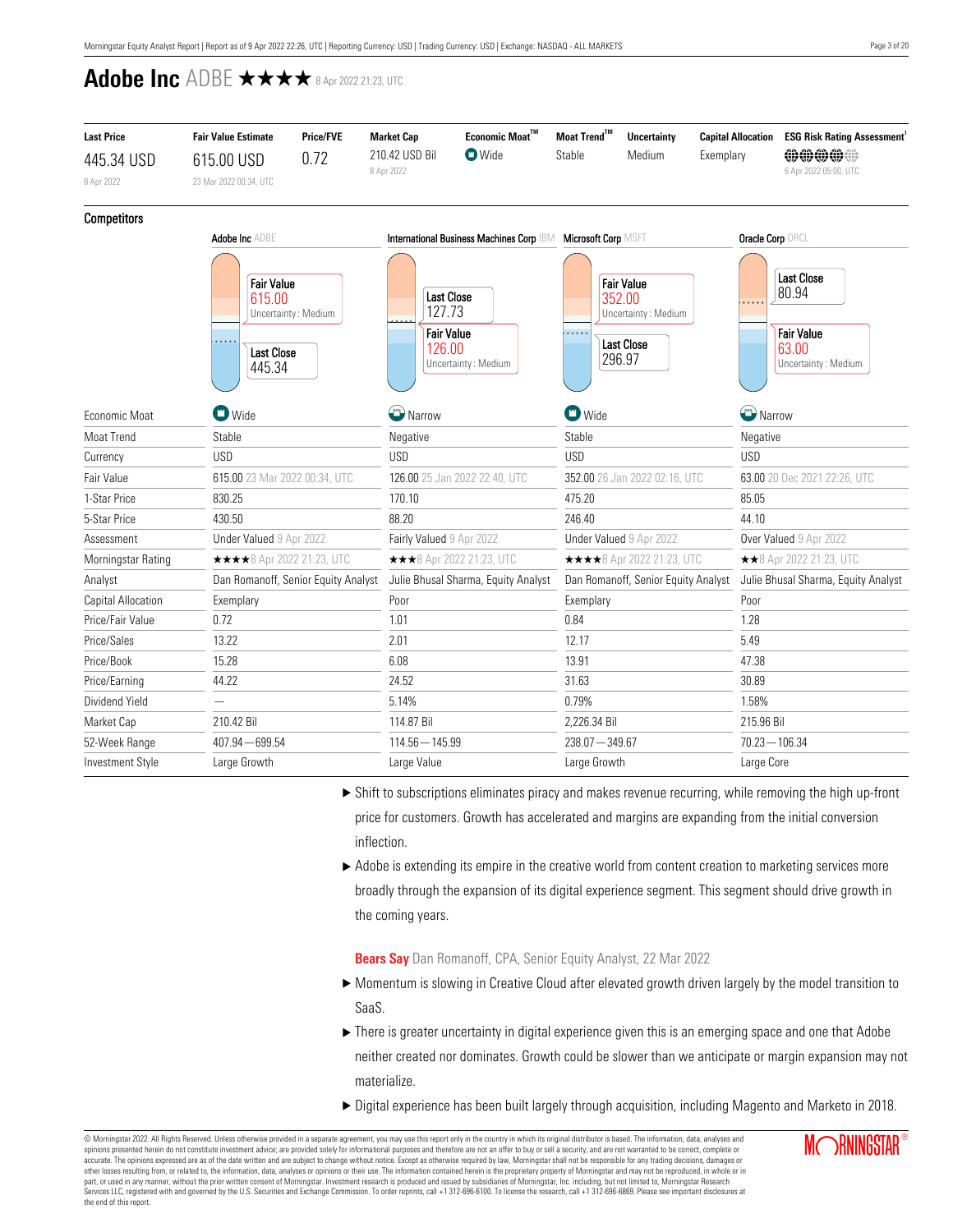| <b>Last Price</b> | <b>Fair Value Estimate</b> | <b>Price/FVE</b> | <b>Market Cap</b>            | Economic Moat™ | Moat Trend™ | <b>Uncertainty</b> |           | <b>Capital Allocation ESG Risk Rating Assessment</b> |
|-------------------|----------------------------|------------------|------------------------------|----------------|-------------|--------------------|-----------|------------------------------------------------------|
| 445.34 USD        | 615.00 USD                 |                  | 210.42 USD Bil<br>8 Apr 2022 | $\nabla$ Wide  | Stable      | Medium             | Exemplary | @@@@@@<br>6 Apr 2022 05:00, UTC                      |
| 8 Apr 2022        | 23 Mar 2022 00:34, UTC     |                  |                              |                |             |                    |           |                                                      |

This raises the possibility of disruption from inadequate integration efforts and lends credence to concerns that Adobe may overpay for increasingly large deals.

### <span id="page-3-0"></span>**Economic Moat** Dan Romanoff, CPA, Senior Equity Analyst, 16 Dec 2021

For Adobe overall we assign a wide moat, arising from switching costs and network effects. Based on the company's segments, we believe digital media has a wide moat from switching costs and network effects, digital experience has a narrow moat arising from switching costs, and publishing has a narrow moat from switching costs.

Digital media represents approximately 70% to 75% of revenue. This segment contains Creative Cloud, which is nearly 50% of revenue, and Document Cloud, which is approximately 10% of revenue. While both product groups generate strong revenue growth, growth in Creative Cloud is materially higher. Creative Cloud is composed of the iconic products Photoshop, Premier, Illustrator, InDesign, After Effects, Fireworks, XD, and Dreamweaver, among others, and a variety of mobile versions of these products and additional discrete mobile solutions. Document Cloud consists of the Acrobat family of products, including Scan and Sign.

Since its introduction in 1989, Photoshop quickly became the industry leader and eventually the industry standard for image editing software. Rather than remaining complacent, Adobe has consistently invested in the solution, introducing new features and adding applications that could be sold to existing users of Photoshop. These features and products were both internally developed and as a result of acquisitions. Notably, Fireworks and Dreamweaver came from the 2005 Macromedia acquisition, while InDesign and PageMaker came from the 1994 acquisition of Aldus. More recently, Adobe acquired Allegorithmic for 3D texturing, Workfront for workflow management, and Frame.io for video workflow. Over the years, Photoshop, Illustrator, Premier, InDesign, and After Effects were the company's most popular products, and beginning in 2003 were available as the Creative Suite bundle. While that bundle no longer exists, we believe these same products drive the bulk of demand in Creative Cloud. Other products serve more specialized needs or tend to be in more emerging technology areas within graphics, such as 3D illustrating.

The high switching costs moat source is the primary driver of the wide moat surrounding Creative Cloud. While there is a wide variety of competitive products, Adobe Creative Cloud is so pervasive within the creative world and the educational system that replacing it would be an insurmountable barrier, in our view. Further, because nearly all creative professionals use it, it makes it so all other creative professionals must use it. While the Creative Cloud has its issues, particularly premium pricing, and any one organization or freelance professional might be willing to switch, they would find it difficult to work within an entire industry that has standardized around it. Similarly, it helps ensure that when Adobe releases or acquires a related new solution it too becomes widely adopted.

© Morningstar 2022. All Rights Reserved. Unless otherwise provided in a separate agreement, you may use this report only in the country in which its original distributor is based. The information, data, analyses and opinions presented herein do not constitute investment advice; are provided solely for informational purposes and therefore are not an offer to buy or sell a security; and are not warranted to be correct, complete or accurate. The opinions expressed are as of the date written and are subject to change without notice. Except as otherwise required by law, Morningstar shall not be responsible for any trading decisions, damages or other losses resulting from, or related to, the information, data, analyses or opinions or their use. The information contained herein is the proprietary property of Morningstar and may not be reproduced, in whole or in part, or used in any manner, without the prior written consent of Morningstar. Investment research is produced and issued by subsidiaries of Morningstar, Inc. including, but not limited to, Morningstar Research<br>Services LL the end of this report.

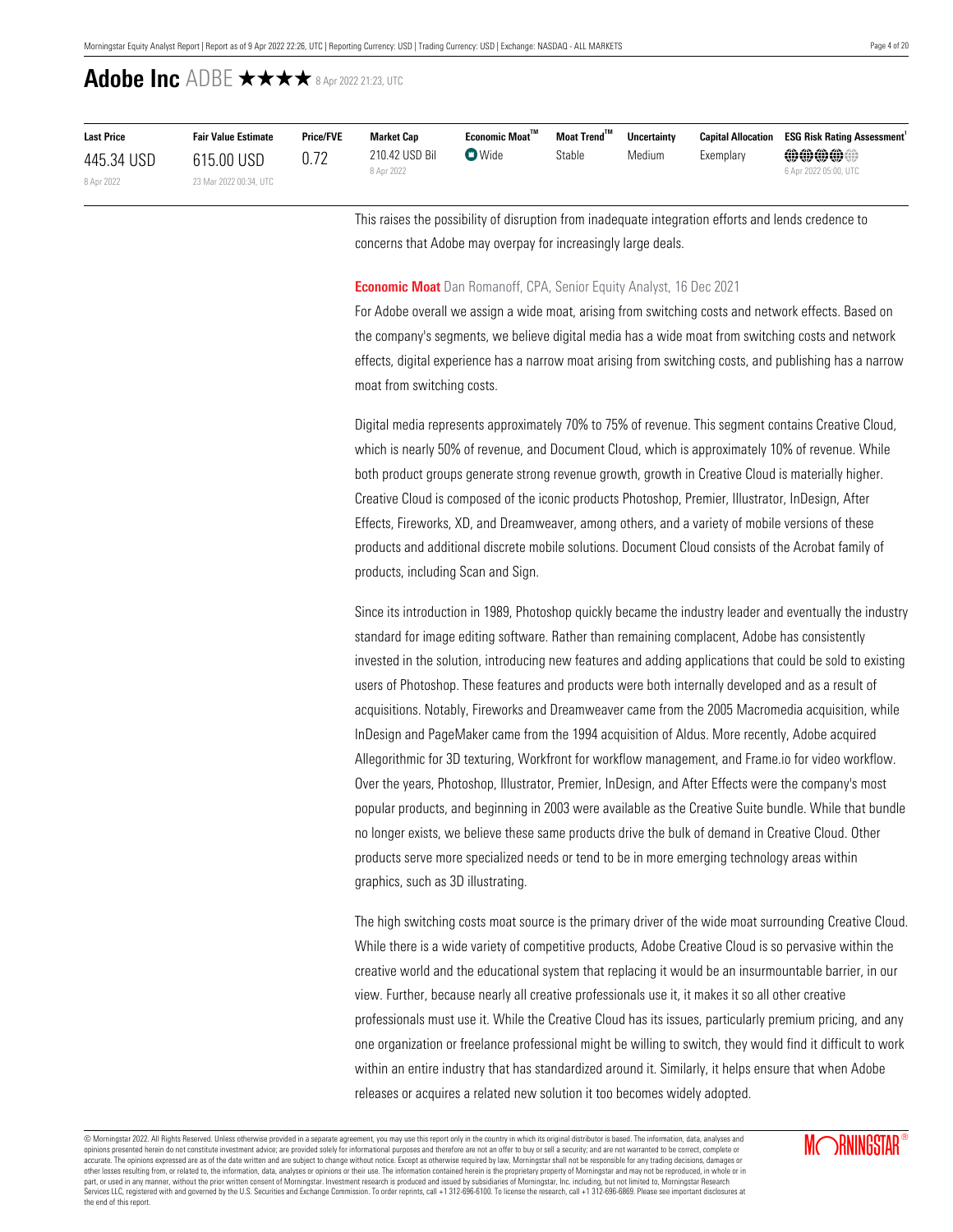| <b>Last Price</b> | <b>Fair Value Estimate</b> | <b>Price/FVE</b> | Market Cap                   | Economic Moat™ | Moat Trend™ | <b>Uncertainty</b> | <b>Capital Allocation</b> | <b>ESG Risk Rating Assessment</b> |
|-------------------|----------------------------|------------------|------------------------------|----------------|-------------|--------------------|---------------------------|-----------------------------------|
| 445.34 USD        | 615.00 USD                 | 0.72             | 210.42 USD Bil<br>8 Apr 2022 | $\nabla$ Wide  | Stable      | Medium             | Exemplary                 | @@@@@@                            |
| 8 Apr 2022        | 23 Mar 2022 00:34, UTC     |                  |                              |                |             |                    |                           | 6 Apr 2022 05:00, UTC             |

Creative Cloud also benefits from a network effect in our view. By virtue of the widespread penetration of Creative Cloud, creative professionals have significant incentive to become well versed in the solutions therein. For example, Photoshop has become so ingrained in the creative world that design curriculum at major universities incorporates all critical Creative Cloud applications. As more prospective employees learn Photoshop, enterprises have even more incentive to deploy Photoshop within their organizations, perpetuating the positive flywheel effect. Further, the rapid adoption of Photoshop within the creative professions more broadly (advertising, graphics, web design, content creation, and so on) allowed Adobe to fill in adjacent needs with new products, further entrenching itself within the creative world. Because of its popularity, there are hundreds of plug-ins from third-party developers available for Photoshop alone. These add even more features to the Creative Cloud, attracting even more users.

Within Document Cloud, Adobe created the portable document format, or PDF, as an evolution of its original product, PostScript. In 1990, there was no file format that was readily usable across operating system platforms, but by the mid-1990s, there were several products vying for widespread adoption. Adobe's PDF won, thanks in part to distributing Acrobat Reader for free to PC OEMs, and has become the standard. Adobe developed an enterprise Acrobat product (currently Acrobat Pro DC) as a PDF editor and workflow solution. Currently we believe there are no truly competitive solutions to the PDF file format, even if there is a wide variety of PDF editors in free and paid versions. By any measure, Acrobat Pro DC remains the gold standard in PDF editors, but it is also the most expensive solution. We believe the company's creation of the PDF file format, its first-mover advantage with Acrobat, and significant installed base have created a narrow moat based on switching costs for Adobe's Document Cloud.

Digital experience represents approximately 25% of revenue. This segment contains Advertising Cloud, Analytics Cloud, Marketing Cloud, and Magento Commerce Cloud. The Magento Commerce Cloud was added with the Magento acquisition in June 2018. Adobe does not break out revenue associated with each product group within the Digital Experience Cloud but instead groups them as Experience Cloud.

Adobe does not have a first-mover advantage within digital experience. Rather than building this area out organically, the company acquired its way in. Indeed, the main thrust of this segment came in 2009 when Adobe acquired Omniture for \$1.8 billion. In the latest 12 months leading up to the acquisition, Omniture generated \$345 million in revenue, representing 35% growth over the comparable prior period. Other more significant acquisitions in the segment have included Neolane in 2013 for \$600 million, TubeMogul in 2016 for \$629 million (\$212 million in last 12 months, or LTM, revenue), Magento in 2018 for \$1.8 billion, and Marketo in 2018 for \$4.8 billion (\$240 million in LTM as of June 2016 before it went private). Through acquisitions and eventual organic feature and product development, Adobe has established itself as a leader in various categories that fall under the digital experience umbrella, including digital marketing analytics, campaign management, and customer engagement, among others.

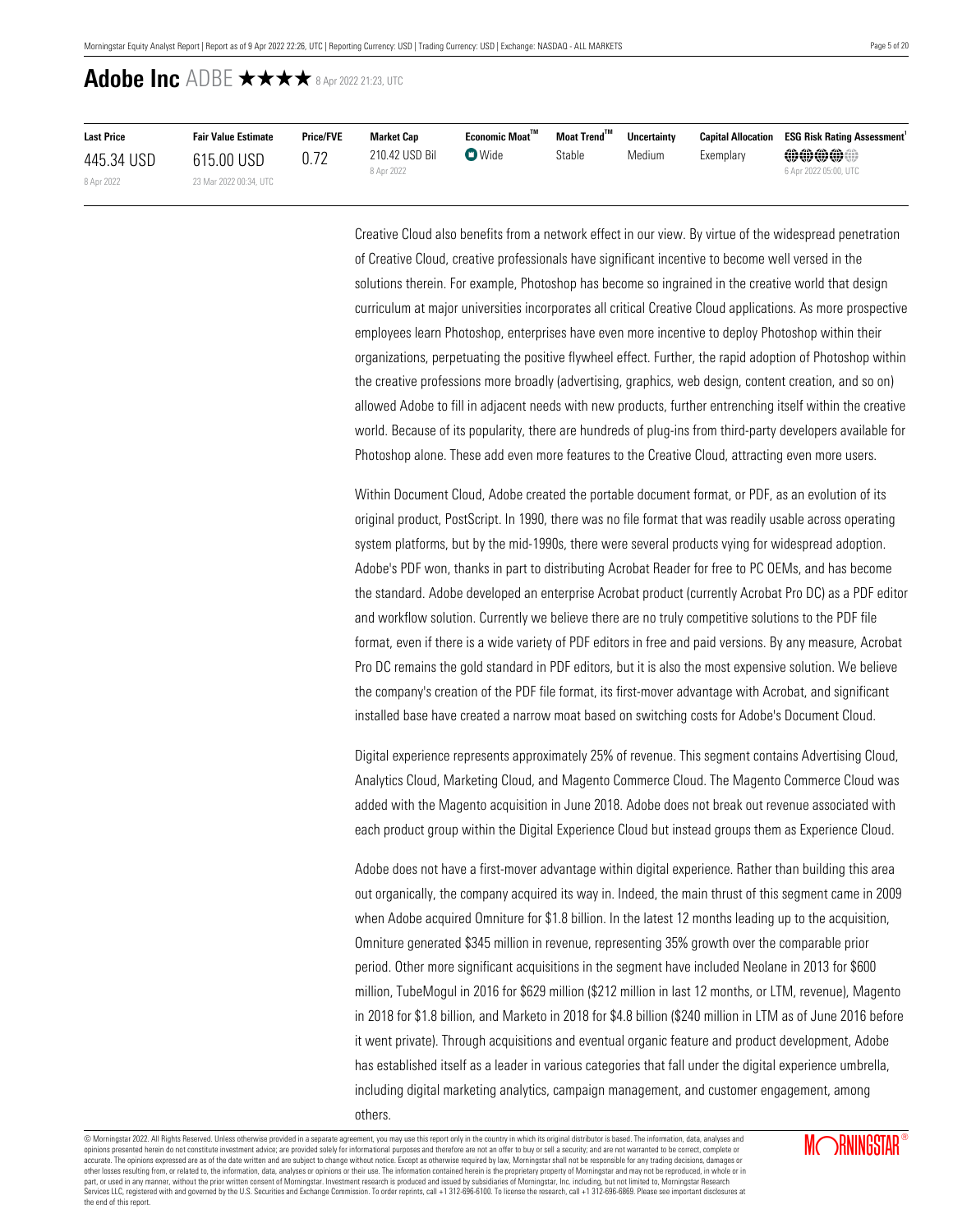| <b>Last Price</b> | <b>Fair Value Estimate</b> | <b>Price/FVE</b> | Market Cap                   | Economic Moat™ | Moat Trend™ | <b>Uncertainty</b> | <b>Capital Allocation</b> | <b>ESG Risk Rating Assessment</b> |
|-------------------|----------------------------|------------------|------------------------------|----------------|-------------|--------------------|---------------------------|-----------------------------------|
| 445.34 USD        | 615.00 USD                 | 0.72             | 210.42 USD Bil<br>8 Apr 2022 | $\nabla$ Wide  | Stable      | Medium             | Exemplary                 | @@@@@@<br>6 Apr 2022 05:00, UTC   |
| 8 Apr 2022        | 23 Mar 2022 00:34, UTC     |                  |                              |                |             |                    |                           |                                   |

We applaud Adobe's vision and bold foray into the digital marketing space. In our view, marketing professionals prefer an independent platform for analytics and other solutions, as opposed to relying on the tools and data provided by the hyperscale internet service providers. However, unlike with Photoshop where no serious competitive threat exists, there are a wide variety of large competitors in the various marketing analytics, campaign management, customer engagement, advertising platform, and related areas. We believe Adobe's tightly integrated and robust platform is seen as a strong suite by the marketplace, but the space is nascent and evolving rapidly, with often blurry lines between solutions. While there seems to be an emerging leadership group containing, Adobe, salesforce.com, Oracle, and SAP, the solutions offered by these companies are not perfect substitutes for one another. Further, there are many small privately held companies that innovate and continue to provide leading point solutions with no unified platform. Adobe is clearly using M&A to bolster its position and deliver a broad suite of marketing-related solutions to companies in a digital age. We believe there are switching costs to leaving the platform, especially given the breadth of solutions the company has to offer.

In our view, there is no more-comprehensive marketing platform. This approach makes sense to us in that Adobe is leveraging its already strong position within the creative professional market. We believe switching costs drive a narrow moat for Adobe's digital experience segment. While we believe in the strong and comprehensive solutions under this umbrella, we note Adobe did not create the markets involved, does not have a first-mover advantage, and does not enjoy any quasi-monopoly status with products here. Further, the company competes against other large cap software peers for marketing platforms--notably salesforce.com, Oracle, and SAP. Additionally, we believe that as a result of the explosion in demand for a more data-driven approach to marketing and advertising, there has been rapid evolution in the underlying technology, and myriad solutions for potential customers, which is why we do not believe Adobe enjoys a wide moat in this segment.

#### <span id="page-5-0"></span>**Fair Value and Profit Drivers** Dan Romanoff, CPA, Senior Equity Analyst, 22 Mar 2022

Our fair value estimate for Adobe is \$615 per share, which implies a fiscal 2022 enterprise value/sales multiple of 16 times, adjusted P/E multiple of 44 times, and a 2.6% free cash flow yield.

We model total revenue growth slowly decelerating from 23% (actual) in fiscal 2021 to 14% in fiscal 2026, representing a CAGR of approximately 14%. We foresee solid growth in both digital media and digital experience even as both steadily slow over time. Digital experience should benefit from increasing penetration into a \$110 billion market as defined by Adobe. We believe a relatively frictionless cross-selling opportunity exists for the company, as creative professionals are already steeped in Adobe products. The desire to consolidate vendors makes Adobe an obvious choice to turn to for needed marketing software solutions, and the fact that Adobe's products are strong should help initially in what we believe is a large greenfield opportunity. Within digital media, we have been impressed by Adobe's ability to draw in new users that many did not believe existed. We believe some

© Morningstar 2022. All Rights Reserved. Unless otherwise provided in a separate agreement, you may use this report only in the country in which its original distributor is based. The information, data, analyses and opinions presented herein do not constitute investment advice; are provided solely for informational purposes and therefore are not an offer to buy or sell a security; and are not warranted to be correct, complete or accurate. The opinions expressed are as of the date written and are subject to change without notice. Except as otherwise required by law, Morningstar shall not be responsible for any trading decisions, damages or other losses resulting from, or related to, the information, data, analyses or opinions or their use. The information contained herein is the proprietary property of Morningstar and may not be reproduced, in whole or in ou part, or used in any manner, without the prior written consent of Morningstar. Investment research is produced and issued by subsidiaries of Morningstar, Inc. including, but not limited to, Morningstar Research puryor calor many manual and governed by the U.S. Securities and Exchange Commission. To order reprints, call +1 312-696-6100. To license the research, call +1 312-696-6869. Please see important disclosures at the commissi the end of this report.

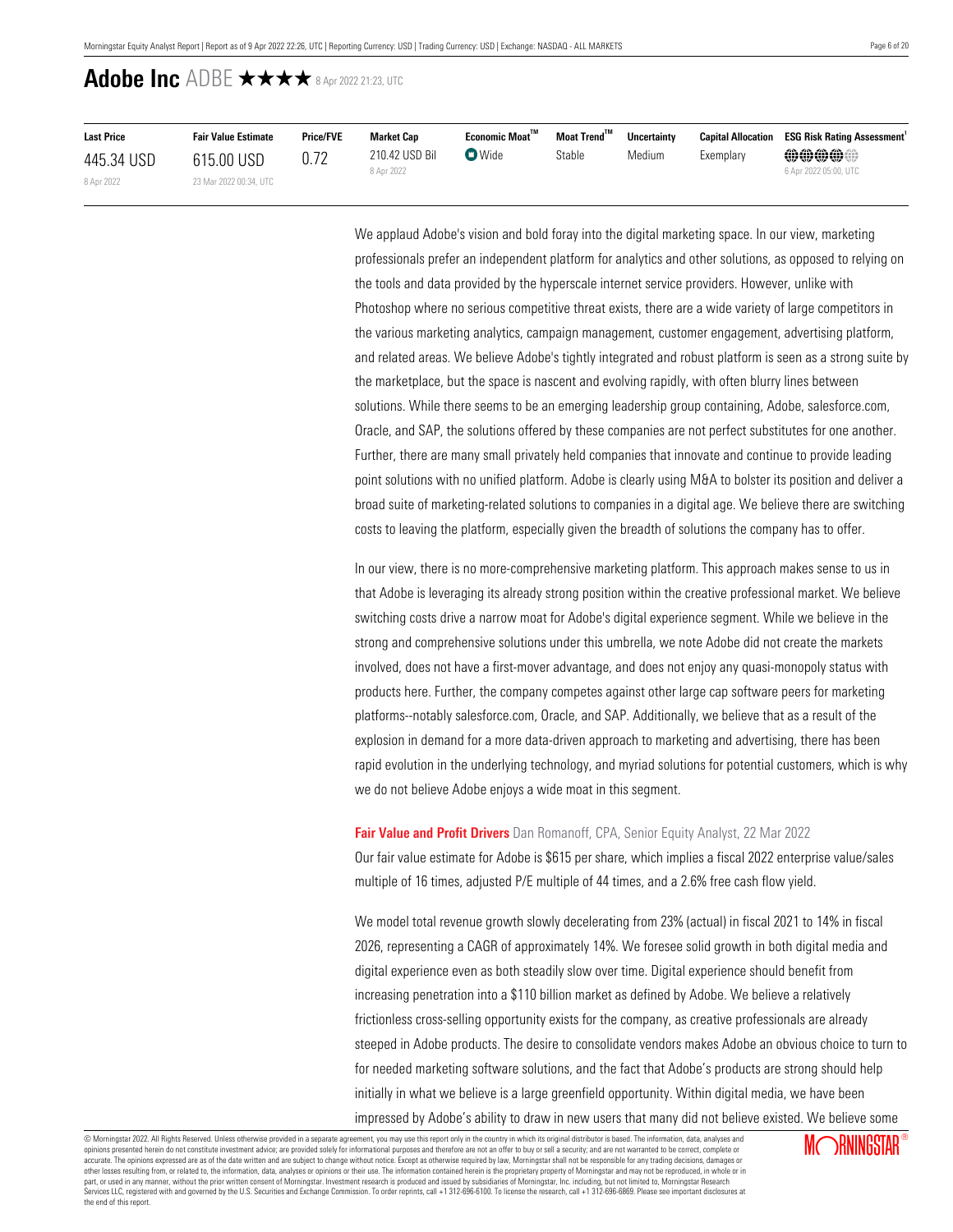| <b>Last Price</b> | <b>Fair Value Estimate</b> | <b>Price/FVE</b> | <b>Market Cap</b>            | Economic Moat <sup>™</sup> | Moat Trend™ | <b>Uncertainty</b> |           | <b>Capital Allocation ESG Risk Rating Assessment</b> |
|-------------------|----------------------------|------------------|------------------------------|----------------------------|-------------|--------------------|-----------|------------------------------------------------------|
| 445.34 USD        | 615.00 USD                 |                  | 210.42 USD Bil<br>8 Apr 2022 | $\bullet$ Wide             | Stable      | Medium             | Exemplary | <b>@@@@@</b><br>6 Apr 2022 05:00, UTC                |
| 8 Apr 2022        | 23 Mar 2022 00:34, UTC     |                  |                              |                            |             |                    |           |                                                      |

of this is related to piracy, which is effectively eliminated in the SaaS model. Additionally, the company has had success upselling existing users to higher price point products and cross selling acquired technologies, such as Workfront and Frame.io. We believe continued innovation, gathering new users, and upselling existing users in Creative Cloud should help drive strong growth for the next several years.

We model non-GAAP operating margins decreasing from 46% in fiscal 2021 (actual) to 45% in fiscal 2026 driven by giving back some margin benefit from lower travel, entertainment and facility spending in 2021.

## <span id="page-6-0"></span>**Risk and Uncertainty** Dan Romanoff, CPA, Senior Equity Analyst, 16 Dec 2021

We assign Adobe a medium fair value uncertainty rating. It faces risks that vary by segment. Creative Cloud's high market share over the last 25 years means a significant portion of high margin revenue is at risk, however slight that risk may be, if a competitor were to make inroads in the space. The dampening of cross selling opportunities with Digital Experience would likely then be diminished, which would be problematic, as Digital Experience represents the larger growth opportunity over the next five years in our view. While Adobe is generally considered a leader in the various categories included under its Digital Experience Umbrella, it did not create any of these categories and does not dominate them the way it does with Creative Cloud.

Adobe has built the Digital Experience business largely through acquisitions. The two recent acquisitions of Magento and Marketo also pose risks, as those were on the larger side for the company. Any integration missteps could potentially cause delays in new contract signings. Further, material missteps could possibly result in substantial write-downs regarding these (or other) acquisitions. Further, while the margin structure may ultimately be lower in Digital Experience relative to Creative Cloud, the company has worked to improve margins over time, and we believe Adobe must continue to drive down costs and expand margins to meet investor expectations.

Lastly, we generally model the Publishing segment as modestly declining throughout our projections. This segment is largely composed of legacy products with very high margins. At this point we believe this cash cow business could be a potential source of disappointment if it were to begin to more rapidly deteriorate, which is not contemplated in our model.

While we do not see significant ESG risks, we note Adobe faces strong competition for software engineers on the hiring front, and also faces risks arising from a potential data breach within its data centers.

### <span id="page-6-1"></span>**Capital Allocation** Dan Romanoff, CPA, Senior Equity Analyst, 20 Jan 2022

We assign Adobe an Exemplary capital allocation rating. The rating reflects our assessments of sound balance sheet, exceptional investment, and appropriate shareholder distributions. We think investments

© Morningstar 2022. All Rights Reserved. Unless otherwise provided in a separate agreement, you may use this report only in the country in which its original distributor is based. The information, data, analyses and opinions presented herein do not constitute investment advice; are provided solely for informational purposes and therefore are not an offer to buy or sell a security; and are not warranted to be correct, complete or accurate. The opinions expressed are as of the date written and are subject to change without notice. Except as otherwise required by law, Morningstar shall not be responsible for any trading decisions, damages or other losses resulting from, or related to, the information, data, analyses or opinions or their use. The information contained herein is the proprietary property of Morningstar and may not be reproduced, in whole or in ou part, or used in any manner, without the prior written consent of Morningstar. Investment research is produced and issued by subsidiaries of Morningstar, Inc. including, but not limited to, Morningstar Research puryor calor many manual and governed by the U.S. Securities and Exchange Commission. To order reprints, call +1 312-696-6100. To license the research, call +1 312-696-6869. Please see important disclosures at the commissi the end of this report.

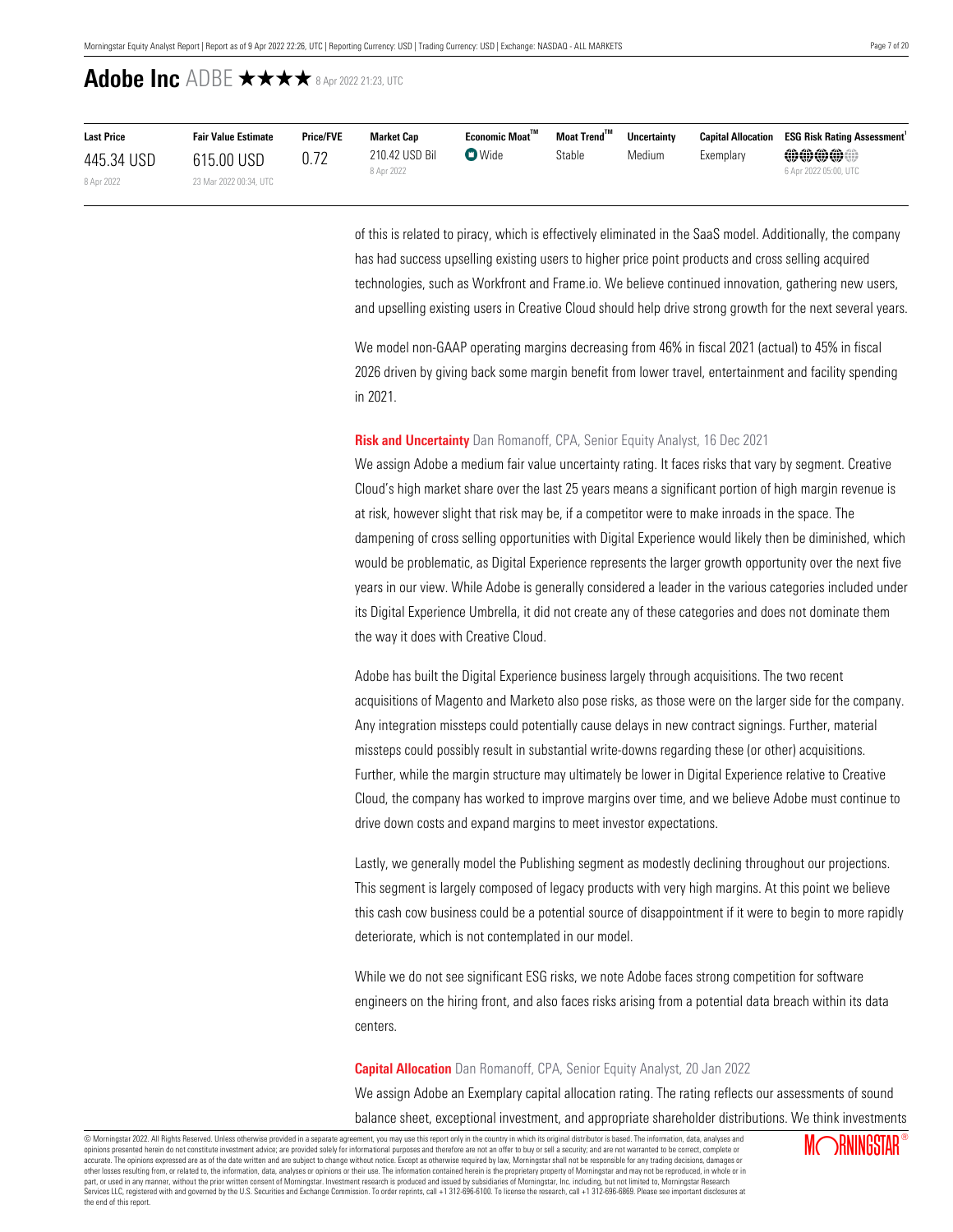| <b>Last Price</b> | <b>Fair Value Estimate</b> | <b>Price/FVE</b> | Market Cap     | Economic Moat™ | Moat Trend <sup>™</sup> | <b>Uncertainty</b> |           | <b>Capital Allocation ESG Risk Rating Assessment</b> |
|-------------------|----------------------------|------------------|----------------|----------------|-------------------------|--------------------|-----------|------------------------------------------------------|
| 445.34 USD        | 615.00 USD                 | 0.72             | 210.42 USD Bil | $\bullet$ Wide | Stable                  | Medium             | Exemplary | $\oplus \oplus \oplus \oplus$                        |
| 8 Apr 2022        | 23 Mar 2022 00:34, UTC     |                  | 8 Apr 2022     |                |                         |                    |           | 6 Apr 2022 05:00, UTC                                |

back into the business are most likely to be the key driver of total shareholder returns and are therefore appropriately prioritized over other capital returns such as dividends and buyback, although given the company's prodigious free cash flow generation, we see share buybacks and acquisitions continuing.

The balance sheet is sound with a net cash position, including \$5.8 billion in cash and \$4.1 billion in debt. Gross leverage is under one times trailing EBITDA. We expect the balance sheet to remain sound as the company has typically maintained a conservative balance sheet and generates more than enough free cash flow to fund growth, buy back shares, and execute its acquisition strategy.

Adobe's capital deployment strategy centers around re-investing in the business and making generally small tuck-in acquisitions. The company does not pay a dividend but does repurchase shares. We expect the share count to continue to decline over time. We also think the company will continue with its acquisition strategy.

Shantanu Narayen joined the company in 1998 as senior vice president of worldwide product development. He was promoted to COO, and ultimately to CEO, a position he has had since 2007. Narayen has steered the company through a variety of critical changes over the years.

Narayen is responsible for initially bundling Photoshop, Illustrator, and other products into what was then known as the Creative Suite in 2003, which he ultimately converted to a subscription model in 2013. While moving to a SaaS model was not a novel move by 2013, it had never been attempted at a company the size of Adobe. After the initial margin and growth hit, both measures improved markedly, with growth remaining strong years after the transition and margins rebounding to pre-transition levels within a few years.

While the transition to SaaS was a critical shift for Adobe, the acquisition of Omniture in 2009 represented a new strategic direction for the company. Omniture was purchased for \$1.7 billion and served as the foundation for what was initially Adobe Marketing and is now called the Adobe Analytics Cloud. At its core Omniture is a web analytics platform. By virtue of moving beyond content creation for creative professionals, the company significantly expanded its total addressable market. Omniture also served as the core of what has become the Adobe Experience Cloud, which is a collection of leading solutions for marketing, analytics, advertising, and commerce, integrated on a single platform. It also allows Adobe to sell a wide variety of marketing technology solutions into a customer base that already thinks of Adobe as the clear leader in content creation. The strategy has paid off handsomely thus far, as momentum in Experience Cloud is undeniable in a market that is loosely two times the size of the market for the company's content creation solutions. Management recognizes this and has been directing M&A investment in this direction since the Omniture transaction, including large deals for Magento and Marketo in fiscal 2018. After some uneven performance early on, Narayen stepped into to personally oversee parts of the integration, which we believe improved the process. Adobe has also

© Morningstar 2022. All Rights Reserved. Unless otherwise provided in a separate agreement, you may use this report only in the country in which its original distributor is based. The information, data, analyses and opinions presented herein do not constitute investment advice; are provided solely for informational purposes and therefore are not an offer to buy or sell a security; and are not warranted to be correct, complete or accurate. The opinions expressed are as of the date written and are subject to change without notice. Except as otherwise required by law, Morningstar shall not be responsible for any trading decisions, damages or other losses resulting from, or related to, the information, data, analyses or opinions or their use. The information contained herein is the proprietary property of Morningstar and may not be reproduced, in whole or in part, or used in any manner, without the prior written consent of Morningstar. Investment research is produced and issued by subsidiaries of Morningstar, Inc. including, but not limited to, Morningstar Research<br>Services LL the end of this report.

**MORNINGSTAR®**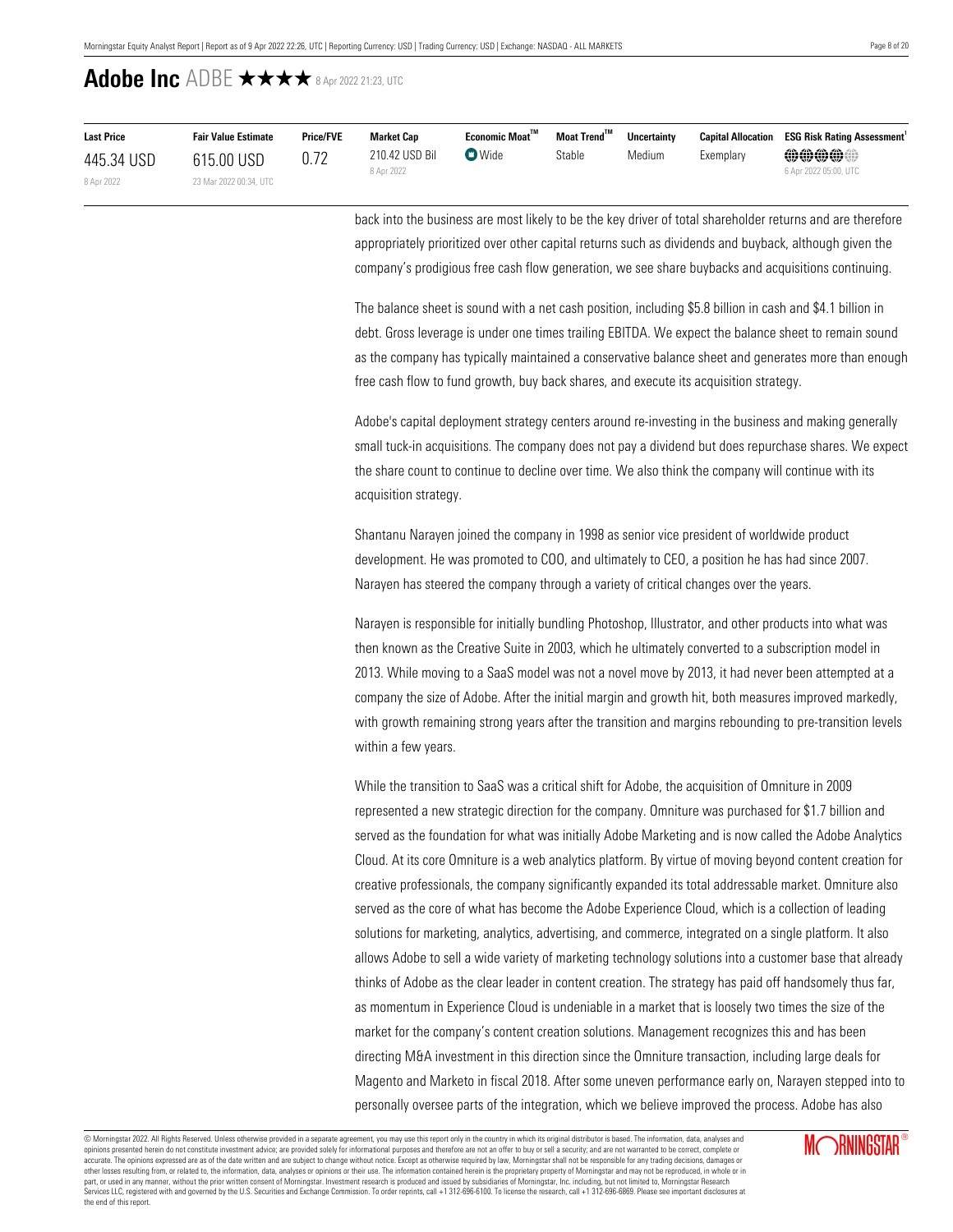| <b>Last Price</b> | <b>Fair Value Estimate</b> | <b>Price/FVE</b> | Market Cap                   | Economic Moat <sup>™</sup> | Moat Trend™ | <b>Uncertainty</b> |           | <b>Capital Allocation ESG Risk Rating Assessment</b> |
|-------------------|----------------------------|------------------|------------------------------|----------------------------|-------------|--------------------|-----------|------------------------------------------------------|
| 445.34 USD        | 615.00 USD                 |                  | 210.42 USD Bil<br>8 Apr 2022 | $\nabla$ Wide              | Stable      | Medium             | Exemplary | @@@@@@<br>6 Apr 2022 05:00, UTC                      |
| 8 Apr 2022        | 23 Mar 2022 00:34, UTC     |                  |                              |                            |             |                    |           |                                                      |

acquired its way into emerging areas like collaboration and workflow management with the Workfront deal in 2021.

Beyond business model and strategic shifts, Narayen has been continued to shrink the share count, and is likely to continue in this regard in our view.

## <span id="page-8-0"></span>**Analyst Notes Archive**

# **Adobe's ARR Slip-Up and Light Guidance for 2022 Leave Shares Attractive; FVE Up to \$630** Dan

## Romanoff, CPA, Senior Equity Analyst, 17 Dec 2021

In conjunction with its analyst day, wide-moat Adobe reported mixed fourth-quarter results, including revenue upside, messy billings, modest EPS upside, and light guidance. However, we also believe the outlook is better than it appears. After all, the 2022 outlook is just 1% below FactSet consensus, with pressure driven by having one less week than 2021 and foreign exchange combining to add a 300 basis point headwind to growth. After factoring guidance and results along with rolling our DCF forward, we raise our fair value estimate to \$630 per share from \$610. We thought investors were a bit overexcited about the stock a month ago when the shares were \$688 and see today's 10% drop after the 8% drop in the month leading up to today skewing overly pessimistic. We see Adobe's dominance as unencumbered and an expanding portfolio poised to attack a growing market as signs that shares are now undervalued.

Fourth-quarter revenue grew 20% year over year to \$4.110 billion, versus guidance of \$4.070 billion and FactSet consensus of \$4.073 billion. Billings came in at \$571 million, compared to guidance of \$550 million excluding Frame.io, although the acquisition contributed \$29 million, suggesting Adobe missed on this key metric. We think this is a blip rather than a problem. Digital media revenue grew 21% year over year while digital experience, or DX, revenue grew 23% year over year--both being modestly ahead of our own expectations. Adobe noted solid demand throughout the quarter from individuals, SMB, and enterprise customers, but did not see a typical two-week surge in e-commerce demand, noting that this was consistent with Adobe's Digital Economy Index. We have seen similar trends in some of our other companies. Frame.io saw good traction and Workfront helped drive larger deal sizes in the DX segment. We remain impressed by Adobe's ability to drive new users in digital media and we are encouraged by solid results in digital experience, which we think continue in 2022.

**Adobe's Digital Experience Drives Q3 Strength; FVE Up to \$610** Dan Romanoff, CPA, Senior Equity Analyst, 22 Sep 2021

Wide-moat Adobe reported strong third-quarter results, including upside to guidance for revenue and non-GAAP EPS, and provided a better than expected quarterly outlook. We continue to see strength in all segments and geographies regarding quarterly results and are pleased to see continued strength in the digital experience, or DX, segment, which we believe is critical for growth longer-term. We think

© Morningstar 2022. All Rights Reserved. Unless otherwise provided in a separate agreement, you may use this report only in the country in which its original distributor is based. The information, data, analyses and opinions presented herein do not constitute investment advice; are provided solely for informational purposes and therefore are not an offer to buy or sell a security; and are not warranted to be correct, complete or accurate. The opinions expressed are as of the date written and are subject to change without notice. Except as otherwise required by law, Morningstar shall not be responsible for any trading decisions, damages or other losses resulting from, or related to, the information, data, analyses or opinions or their use. The information contained herein is the proprietary property of Morningstar and may not be reproduced, in whole or in ou part, or used in any manner, without the prior written consent of Morningstar. Investment research is produced and issued by subsidiaries of Morningstar, Inc. including, but not limited to, Morningstar Research<br>Services LL the end of this report.

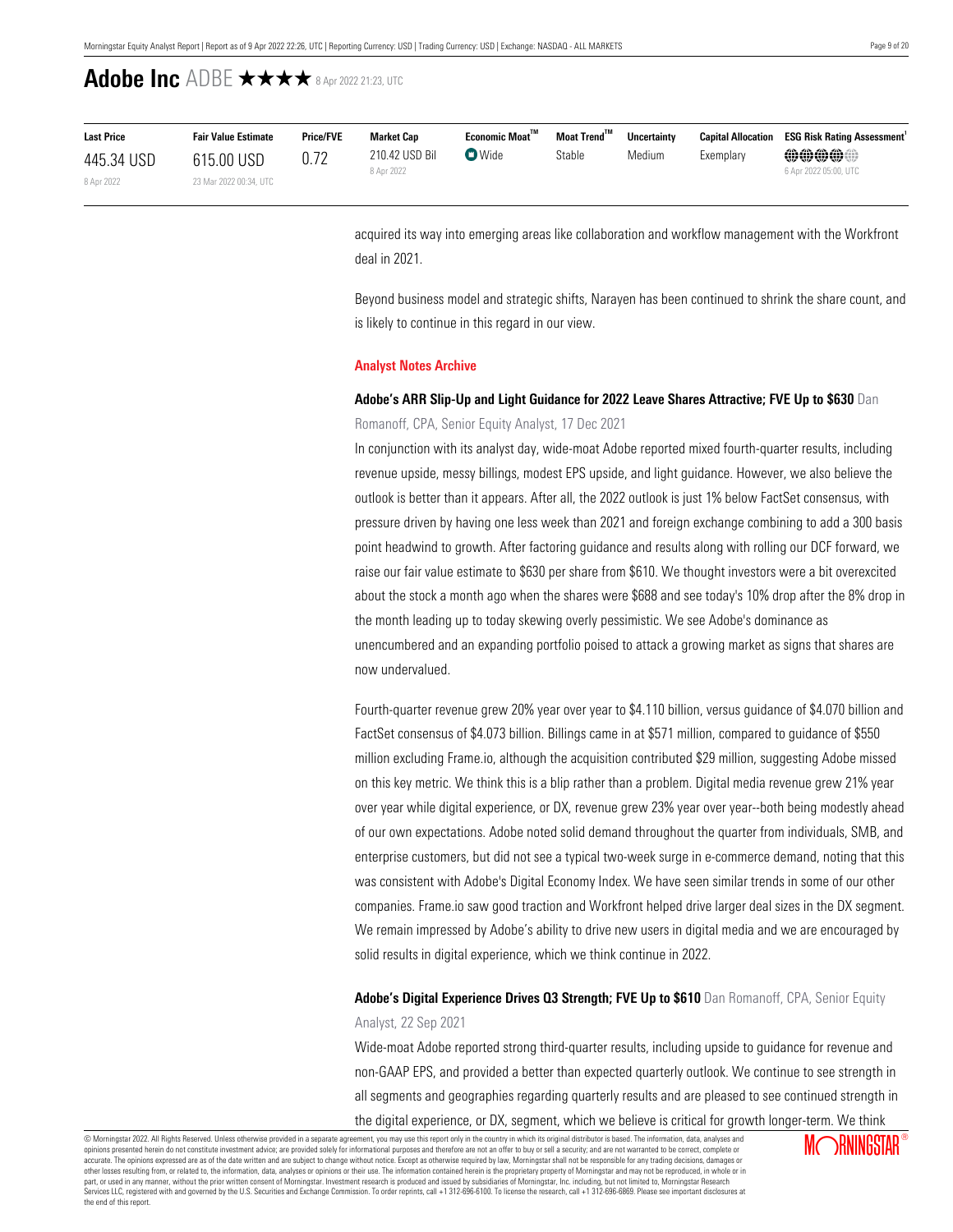| <b>Last Price</b> | <b>Fair Value Estimate</b> | <b>Price/FVE</b> | <b>Market Cap</b>            | $E$ conomic Moat $^{\text{TM}}$ | Moat Trend <sup>™</sup> | Uncertainty |           | <b>Capital Allocation ESG Risk Rating Assessment</b> |
|-------------------|----------------------------|------------------|------------------------------|---------------------------------|-------------------------|-------------|-----------|------------------------------------------------------|
| 445.34 USD        | 615.00 USD                 |                  | 210.42 USD Bil<br>8 Apr 2022 | $\n  Wide\n$                    | Stable                  | Medium      | Exemplary | @@@@@@                                               |
| 8 Apr 2022        | 23 Mar 2022 00:34, UTC     |                  |                              |                                 |                         |             |           | 6 Apr 2022 05:00, UTC                                |

results continue to support our investment case that Adobe will continue to dominate the creative segment, and its well-rounded portfolio, including Magento and Marketo, position the firm as a digital marketing leader. Given results and guidance, we are raising our fair value estimate to \$610 per share, from \$569. Given the stock's run year to date, we see shares as fairly valued.

Third-quarter revenue grew 22% year over year to \$3.935 billion, compared with guidance of \$3.880 billion and FactSet consensus of \$3.882 billion. Digital media revenue grew 23% year over year while DX revenue accelerated to 26% year-over-year growth, with both being nicely ahead of our own expectations. Workfront continues to help drive larger deal sizes in the DX segment, while the midmarket has come back meaningfully. We remain impressed by Adobe's ability to drive new users in digital media and we are relieved to see the DX resurgence, and we see no reason why these trends will not continue through 2022. Publishing and advertising revenue declined 22% year over year, which was a little shy of our forecast. Net new digital ARR was \$455 million, versus guidance of \$440 million, which was a small beat relative to the last couple years of outperformance, which was attributed to individual content creators. Document cloud remained strong in the quarter with continued momentum and increased usage for Adobe Sign and increased its revenue by 31% and its ARR by 33%, both year over year. Non-GAAP operating margin was 46.0%, compared with 43.5% a year ago and slightly ahead of our own expectations.

## **Picture-Perfect Quarter for Adobe; FVE Up to \$569** Dan Romanoff, CPA, Senior Equity Analyst, 18 Jun 2021

Wide-moat Adobe reported strong second-quarter results, including upside to guidance for revenue and non-GAAP EPS, and provided a better-than-expected third-quarter outlook. Management did not raise full-year guidance but was enthusiastic about exceeding its previously issued 2021 outlook. We see strength in all segments and all geographies regarding quarterly results and are pleased to see continued strength in the digital experience, or DX, segment. SMB performance is back to prepandemic levels in the U.S. and improving globally as well. We think results continue to support our investment case that Adobe will continue to dominate the creative segment, and its well-rounded portfolio, including Magento and Marketo, positions the firm as a digital marketing leader. Given results and guidance, we are raising our fair value estimate to \$569 per share from \$520. Given the stock's run year to date, we see shares as fairly valued.

Second-quarter revenue grew 23% year over year to \$3.835 billion, compared with guidance of \$3.720 billion and FactSet consensus of \$3.721 billion. Digital media revenue grew 25% year over year while DX revenue grew 21% year over year, with both being nicely ahead of our own expectations. Workfront deals helped lift deal sizes, including the largest deal ever in the DX segment during the quarter. We remain impressed by Adobe's ability to drive new users in digital media and we are relieved to see the DX resurgence, and we see no reason why these trends will not continue through 2022. Publishing and

© Morningstar 2022. All Rights Reserved. Unless otherwise provided in a separate agreement, you may use this report only in the country in which its original distributor is based. The information, data, analyses and opinions presented herein do not constitute investment advice; are provided solely for informational purposes and therefore are not an offer to buy or sell a security; and are not warranted to be correct, complete or accurate. The opinions expressed are as of the date written and are subject to change without notice. Except as otherwise required by law, Morningstar shall not be responsible for any trading decisions, damages or other losses resulting from, or related to, the information, data, analyses or opinions or their use. The information contained herein is the proprietary property of Morningstar and may not be reproduced, in whole or in part, or used in any manner, without the prior written consent of Morningstar. Investment research is produced and issued by subsidiaries of Morningstar, Inc. including, but not limited to, Morningstar Research<br>Services LL the end of this report.

**MORNINGSTAR®**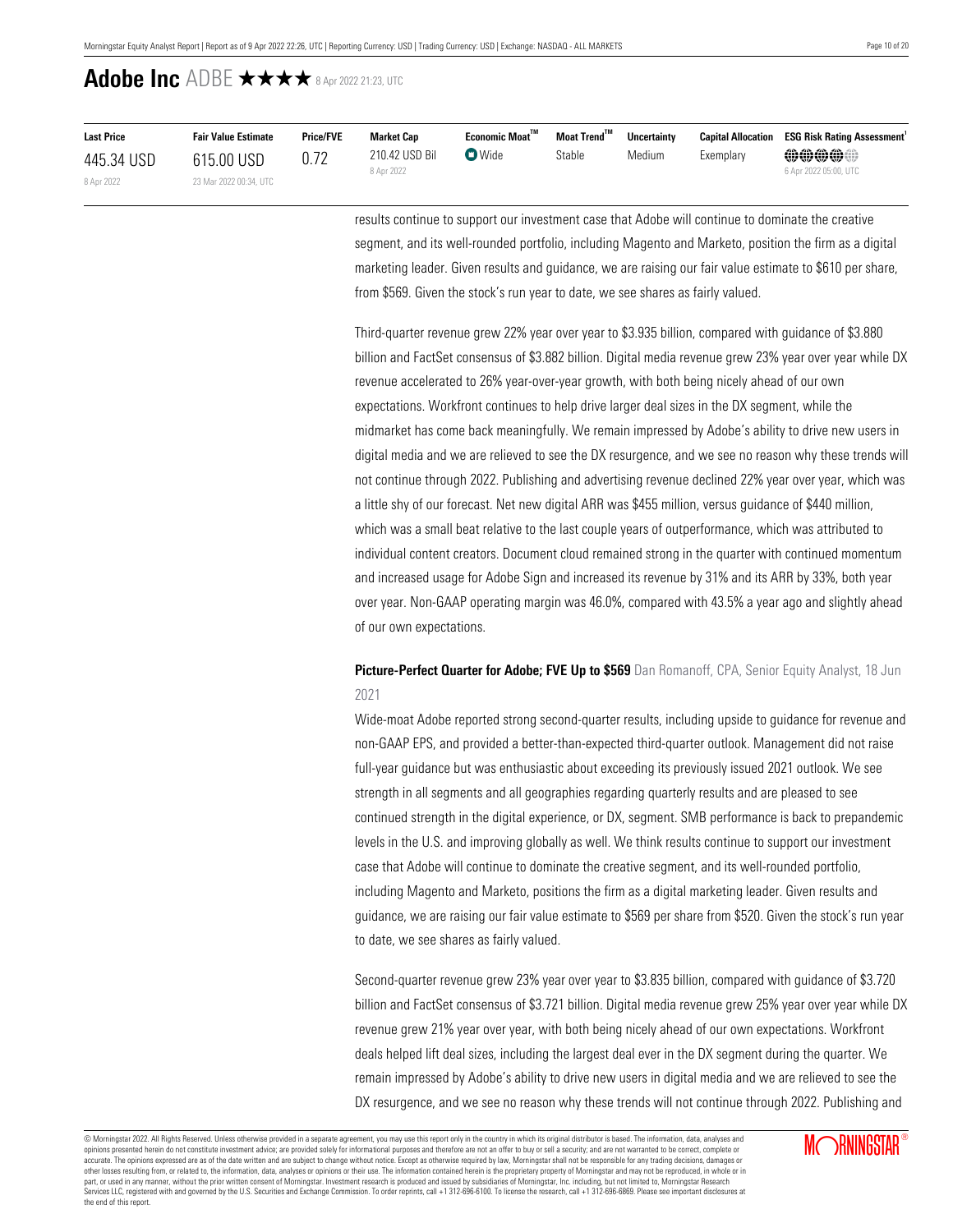| <b>Last Price</b> | <b>Fair Value Estimate</b> | <b>Price/FVE</b> | <b>Market Cap</b>            | Economic Moat <sup>™</sup> | Moat Trend <sup>™</sup> | <b>Uncertainty</b> | <b>Capital Allocation</b> | <b>ESG Risk Rating Assessment</b>                   |
|-------------------|----------------------------|------------------|------------------------------|----------------------------|-------------------------|--------------------|---------------------------|-----------------------------------------------------|
| 445.34 USD        | 615.00 USD                 |                  | 210.42 USD Bil<br>8 Apr 2022 | $\blacksquare$ Wide        | Stable                  | Medium             | Exemplary                 | $\oplus\oplus\oplus\oplus$<br>6 Apr 2022 05:00, UTC |
| 8 Apr 2022        | 23 Mar 2022 00:34, UTC     |                  |                              |                            |                         |                    |                           |                                                     |

advertising revenue declined 10% year over year, which was a little better than our forecast. Net new digital ARR was \$518 million, versus guidance of \$450 million. Document cloud (within digital media) remained strong in the quarter with continued momentum for Adobe Sign, which saw 40% year-overyear ARR growth. Non-GAAP operating margin was 45.9%, compared with 42.7% a year ago and nicely ahead of our own expectations.

## **Strength Abounds As Adobe Reports Impressive Results; FVE Up to \$520** Dan Romanoff, CPA, Senior Equity Analyst, 24 Mar 2021

Wide-moat Adobe reported strong first quarter results, including upside to guidance for both revenue and non-GAAP EPS, and provided quarterly guidance that was ahead of Street expectations. Importantly, management also raised its full year outlook. The company announced CFO John Murphy will be retiring this year for personal reasons and a search is underway for a successor. We see strength on all fronts of quarterly performance. New customer engagement levels remained strong and activity on adobe.com remains elevated as a result of the extended remote work environment. We think results continue to support our investment case that Adobe will continue to dominate the creative segment, and its well-rounded portfolio, including Magento and Marketo, position the firm as a digital marketing leader. Given results and guidance, we are raising our fair value estimate to \$520 per share, from \$500. As software has lagged early in 2021, we see shares as increasingly attractive.

First quarter revenue grew 26% year over year to \$3.905 billion, compared with guidance of \$3.750 billion and FactSet consensus of \$3.751 billion. Digital Media revenue grew 32% year over year while Digital Experience revenue grew 24% year over year, with both being nicely ahead of our own expectations. Publishing and Advertising revenue declined 34% year over year, as expected based on the discontinuation of transactional advertising services. Workfront added \$38 million in revenue, while FX drove \$62 million in year-over-year revenue growth. Net new digital ARR was \$435 million, versus guidance of \$410 million. Document Cloud (within Digital Media) was strong in the quarter with good momentum for Adobe Sign, leading to 50% year-over-year revenue growth. Not surprisingly, Magento also did well, with management commenting that online spending has permanently increased. Non-GAAP operating margin was 46.8%, compared with 40.3% a year ago and nicely ahead of our own expectations.

## **Adobe Delivers Solid Results While Keeping the Big Picture in Focus; FVE Up to \$500** Dan Romanoff, CPA, Senior Equity Analyst, 11 Dec 2020

Wide-moat Adobe reported strong fourth-quarter results, including upside to consensus for both revenue and non-GAAP EPS, and provided quarterly guidance that was ahead of Street expectations, but included an extra week along with the Workfront acquisition. Normalizing for these items, we believe the full-year revenue outlook is in line, while EPS is slightly better than expectations. In

conjunction with its earnings release, Adobe also provided its annual investor day presentation, which

© Morningstar 2022. All Rights Reserved. Unless otherwise provided in a separate agreement, you may use this report only in the country in which its original distributor is based. The information, data, analyses and opinions presented herein do not constitute investment advice; are provided solely for informational purposes and therefore are not an offer to buy or sell a security; and are not warranted to be correct, complete or accurate. The opinions expressed are as of the date written and are subject to change without notice. Except as otherwise required by law, Morningstar shall not be responsible for any trading decisions, damages or other losses resulting from, or related to, the information, data, analyses or opinions or their use. The information contained herein is the proprietary property of Morningstar and may not be reproduced, in whole or in ou part, or used in any manner, without the prior written consent of Morningstar. Investment research is produced and issued by subsidiaries of Morningstar, Inc. including, but not limited to, Morningstar Research<br>Services LL the end of this report.

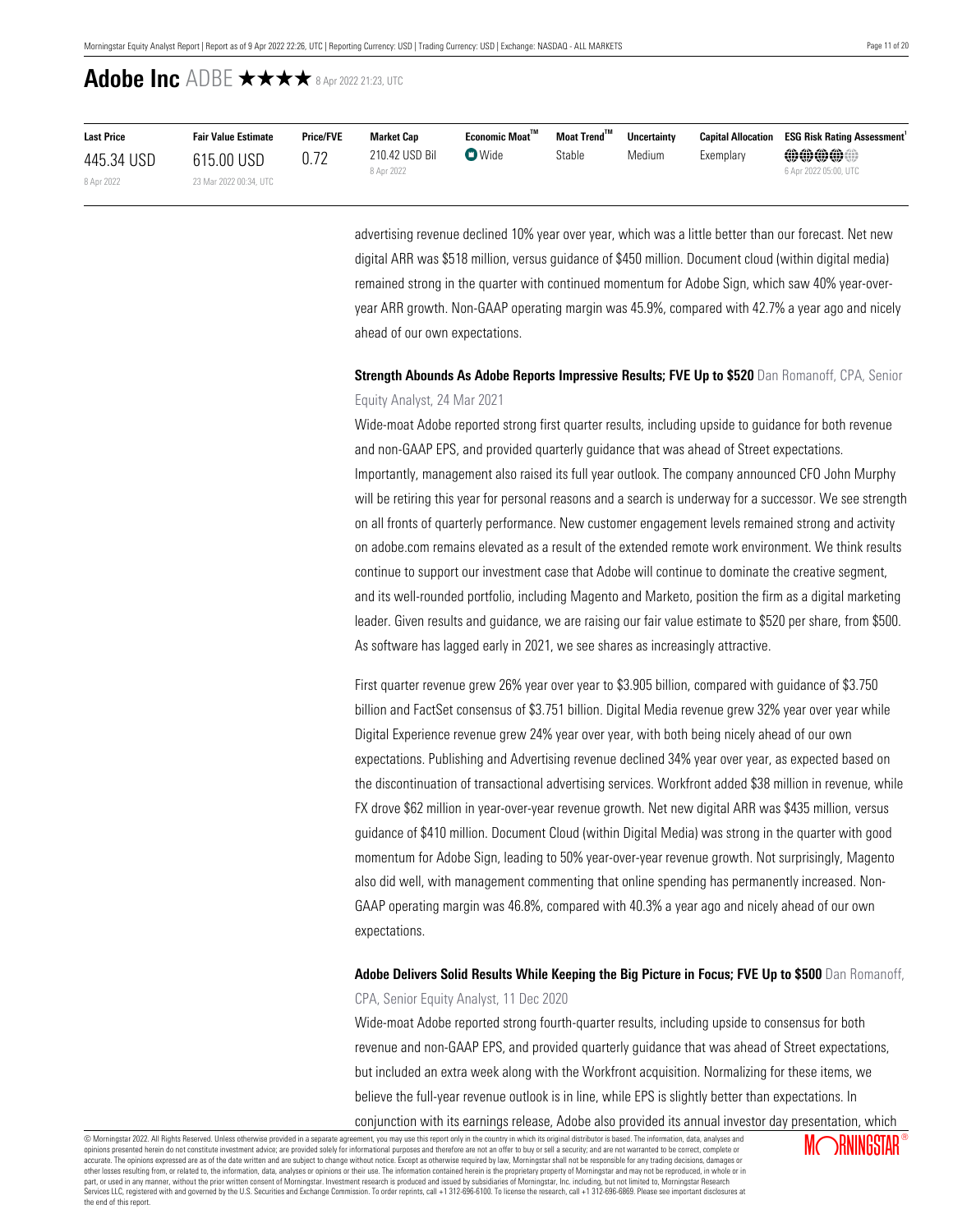| <b>Last Price</b> | <b>Fair Value Estimate</b> | <b>Price/FVE</b> | <b>Market Cap</b> | $E$ conomic Moat $^{\text{TM}}$ | Moat Trend™ | Uncertainty | <b>Capital Allocation</b> | <b>ESG Risk Rating Assessment</b> |
|-------------------|----------------------------|------------------|-------------------|---------------------------------|-------------|-------------|---------------------------|-----------------------------------|
| 445.34 USD        | 615.00 USD                 | 0.72             | 210.42 USD Bil    | $\bullet$ Wide                  | Stable      | Medium      | Exemplary                 | @@@@@@                            |
| 8 Apr 2022        | 23 Mar 2022 00:34, UTC     |                  | 8 Apr 2022        |                                 |             |             |                           | 6 Apr 2022 05:00, UTC             |

contained some incremental data points but no big surprises. The company did authorize a new \$15 billion share buyback plan. New customer engagement levels remained robust and activity on adobe.com remains elevated as a result of the extended remote work environment. We think results and the investor day combine to support our investment case that Adobe will continue to dominate the creative segment, and its well-rounded portfolio, including Magento and Marketo, position the firm as a digital marketing leader. Given results and guidance, in conjunction with advancing our DCF a year, we have included higher growth throughout our forecast and are therefore raising our fair value estimate to \$500 per share, from \$400. As such, we see shares trading at a modest discount to our fair value.

Fourth-quarter revenue grew 14% year over year to \$3.424 billion, compared with CapIQ consensus of \$3.365 billion. Digital Media was \$45 million ahead of our model and drove most of the upside. Advertising was moved from Digital Experience to Publishing, so direct compares are challenging, but we calculate that both of these segments also ahead of our model. Net new digital ARR was \$548 million, versus guidance of \$540 million, a slowdown from much stronger upside recently but still solid. Document Cloud (within Digital Media) was strong in the quarter and we note that Adobe Sign was more directly discussed this year beyond smaller mentions in the past. Not surprisingly, Magento was also strong.

## **Adobe Delivers Picture-perfect Quarter with Mostly in Line Guidance; FVE Up to \$400** Dan Romanoff, CPA, Senior Equity Analyst, 16 Sep 2020

Wide-moat Adobe reported strong third-quarter results, including upside to consensus for both revenue and EPS, and provided quarterly guidance that was generally in line with Street expectations. Given that the company pulled its annual guidance last quarter and the strength in revenue this quarter, we think revenue guidance for the fourth quarter that is less than half a percent below CapIQ consensus is simply due to conservatism by management, which is not at all surprising given coronavirus-driven macro uncertainty. New customer engagement levels remained robust and activity on adobe.com remains elevated as a result of the extended remote work environment. We think results support our investment case that Adobe will continue to dominate the creative segment, and its well-rounded portfolio, including Magento and Marketo, position the firm as a digital marketing leader. Given results, we have included slightly higher growth throughout our forecast and are therefore raising our fair value estimate to \$400 per share, from \$350. While we believe Adobe offers an exceptional franchise, we struggle with valuation as shares are already trading over \$500.

Third-quarter revenue grew 14% year over year to \$3.225 billion, compared with CapIQ consensus of \$3.160 billion. Digital media was well ahead of our model and drove most of the upside, although digital experience was actually ahead of our model as well for the first time in several quarters. Digital experience showed signs of life, growing 14% year over year after normalizing for the discontinuation of the advertising cloud transactional business, and saw particular strength in large deals. Net new digital

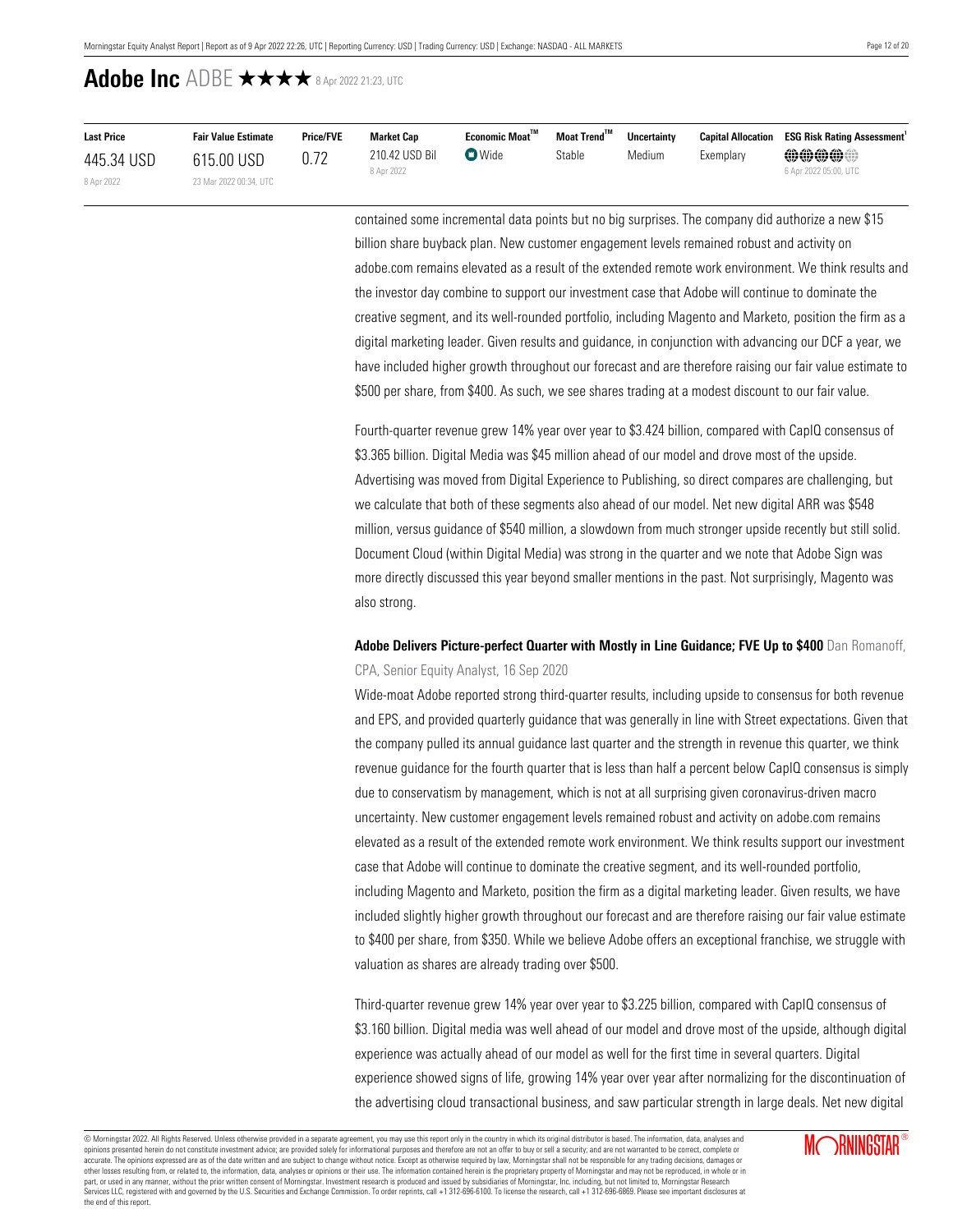| <b>Last Price</b> | <b>Fair Value Estimate</b> | <b>Price/FVE</b> | Market Cap                   | <b>Economic Moat"</b> | Moat Trend <sup>™</sup> | <b>Uncertainty</b> |           | <b>Capital Allocation ESG Risk Rating Assessment</b> |
|-------------------|----------------------------|------------------|------------------------------|-----------------------|-------------------------|--------------------|-----------|------------------------------------------------------|
| 445.34 USD        | 615.00 USD                 | 0.72             | 210.42 USD Bil<br>8 Apr 2022 | $\bullet$ Wide        | Stable                  | Medium             | Exemplary | $\oplus\oplus\oplus\oplus$                           |
| 8 Apr 2022        | 23 Mar 2022 00:34, UTC     |                  |                              |                       |                         |                    |           | 6 Apr 2022 05:00, UTC                                |

ARR was again excellent at \$458 million, versus guidance of \$340 million. Document cloud (within digital media) was strong in the quarter across a variety of metrics, once again including Adobe Sign, which saw enterprise bookings growth of more than 200% year over year. Not surprisingly, Magento was strong again. III

© Morningstar 2022. All Rights Reserved. Unless otherwise provided in a separate agreement, you may use this report only in the country in which its original distributor is based. The information, data, analyses and<br>opinio accurate. The opinions expressed are as of the date written and are subject to change without notice. Except as otherwise required by law, Morningstar shall not be responsible for any trading decisions, damages or<br>other lo part, or used in any manner, without the prior written consent of Morningstar. Investment research is produced and issued by subsidiaries of Morningstar, Inc. including, but not limited to, Morningstar Research<br>Services LL the end of this report.

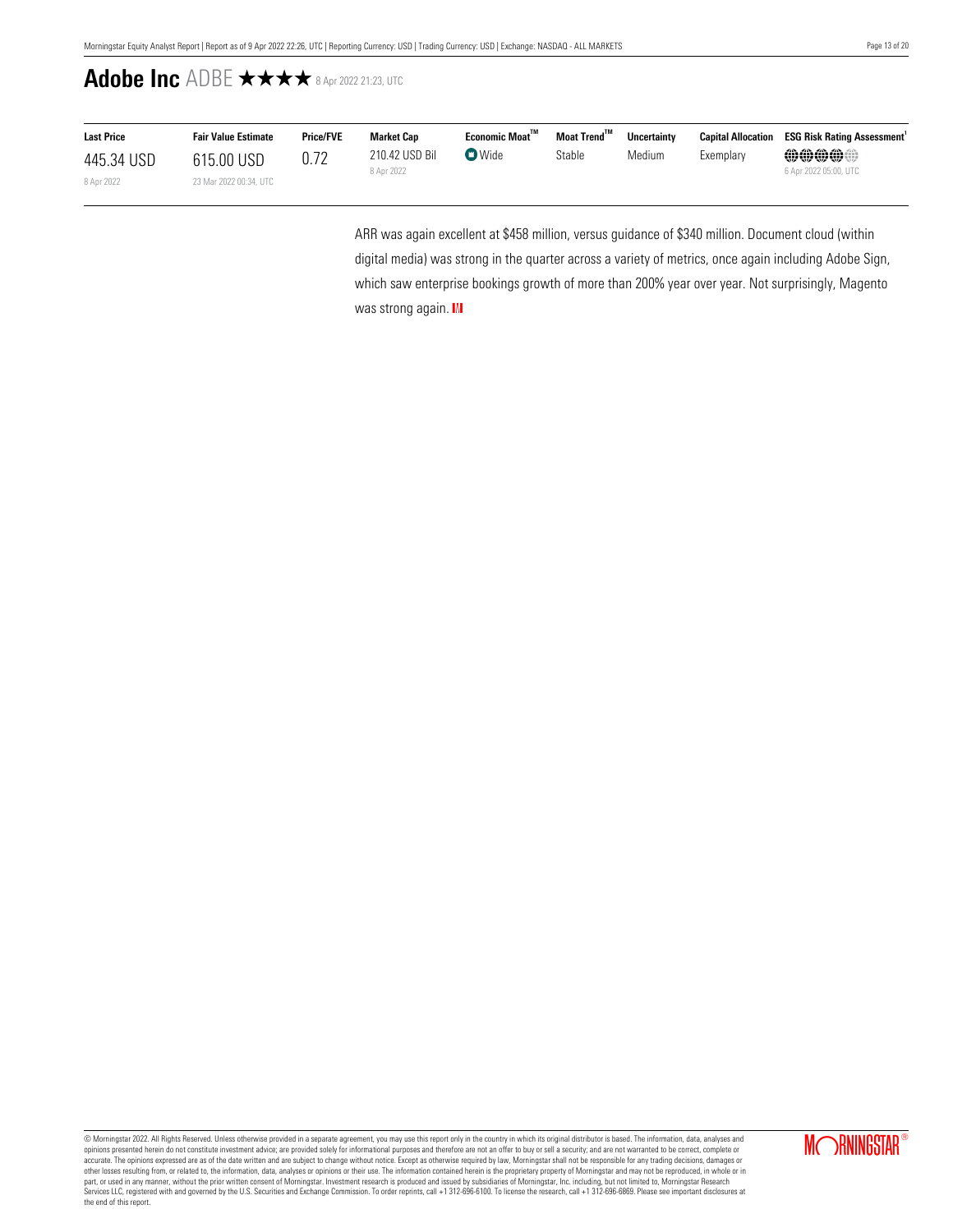## Competitors Price vs. Fair Value



Total Return % as of 8 Apr 2022. Last Close as of 8 Apr 2022. Fair Value as of 25 Jan 2022 22:40, UTC.



Total Return % as of 8 Apr 2022. Last Close as of 8 Apr 2022. Fair Value as of 26 Jan 2022 02:16, UTC.

© Morningstar 2022. All Rights Reserved. Unless otherwise provided in a separate agreement, you may use this report only in the country in which its original distributor is based. The information, data, analyses and opinions presented herein do not constitute investment advice; are provided solely for informational purposes and therefore are not an offer to buy or sell a security; and are not warranted to be correct, complete or accurate. The opinions expressed are as of the date written and are subject to change without notice. Except as otherwise required by law, Morningstar shall not be responsible for any trading decisions, damages or<br>other lo part, or used in any manner, without the prior written consent of Morningstar. Investment research is produced and issued by subsidiaries of Morningstar, Inc. including, but not limited to, Morningstar Research<br>Services LL the end of this report.

**MORNINGSTAR**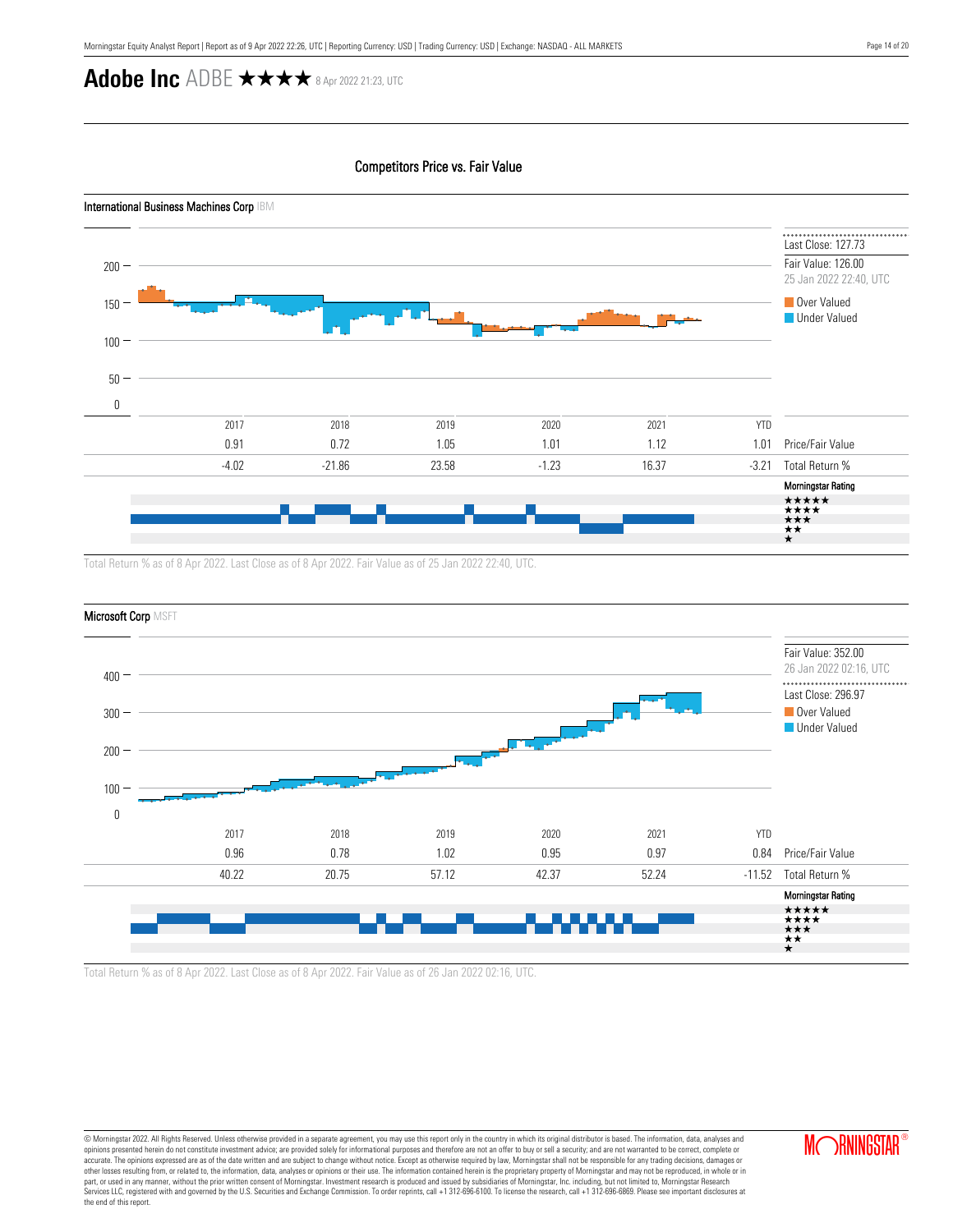

Total Return % as of 8 Apr 2022. Last Close as of 8 Apr 2022. Fair Value as of 20 Dec 2021 22:26, UTC.

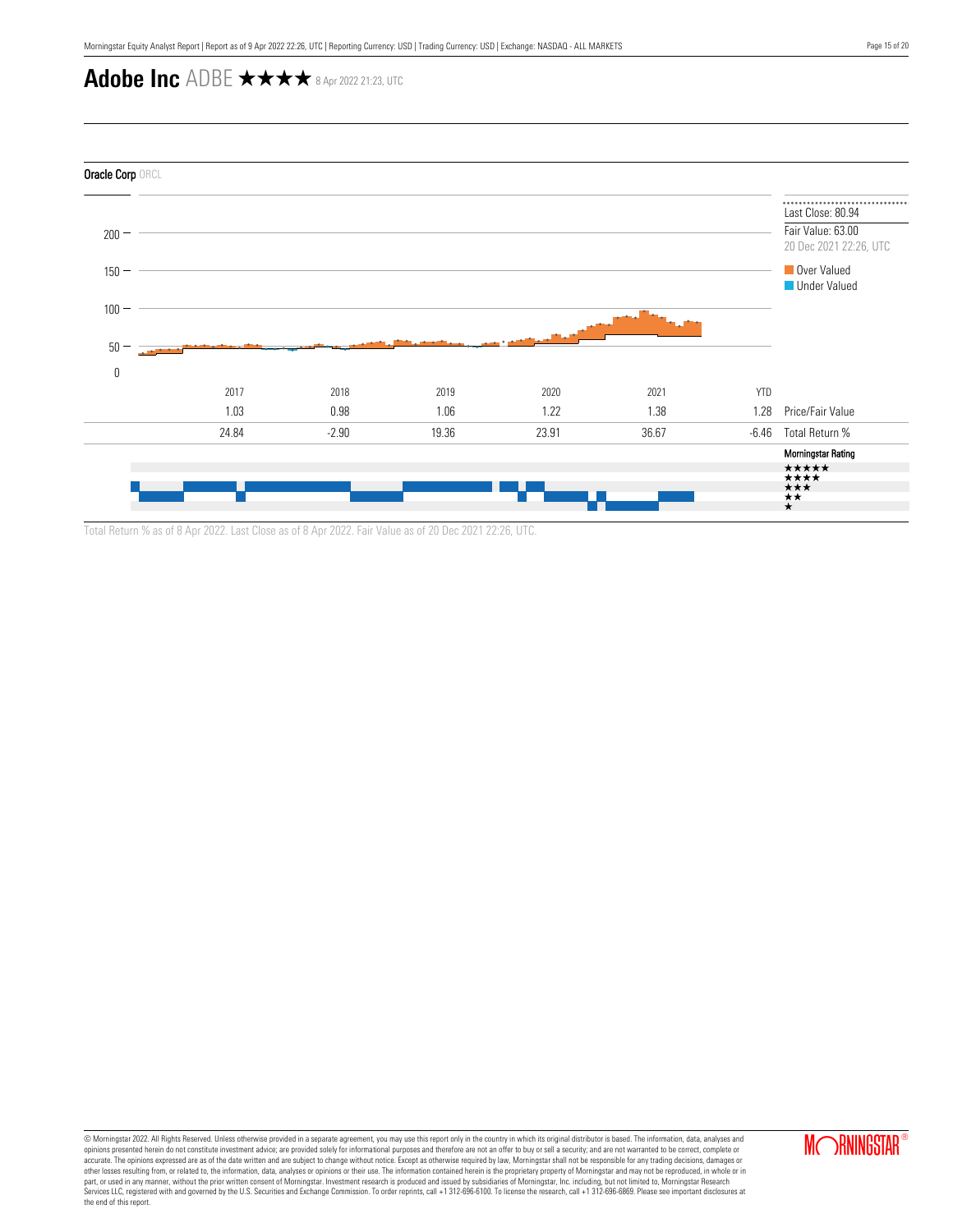<span id="page-15-0"></span>

| <b>Last Price</b>                | <b>Fair Value Estimate</b>                              | <b>Price/FVE</b> | <b>Market Cap</b>               |                                 | Economic Moat $^{\text{TM}}$    |                                 | Moat Trend™<br><b>Uncertainty</b> |                                  | <b>Capital Allocation</b> |                                  | <b>ESG Risk Rating Assessment</b> |                                |                          |
|----------------------------------|---------------------------------------------------------|------------------|---------------------------------|---------------------------------|---------------------------------|---------------------------------|-----------------------------------|----------------------------------|---------------------------|----------------------------------|-----------------------------------|--------------------------------|--------------------------|
| 445.34 USD<br>8 Apr 2022         | 615.00 USD<br>23 Mar 2022 00:34, UTC                    | 0.72             | 210.42 USD Bil<br>8 Apr 2022    |                                 | <b>O</b> Wide                   |                                 | Stable                            | Medium                           |                           | Exemplary                        |                                   | @@@@@<br>6 Apr 2022 05:00, UTC |                          |
|                                  | <b>Morningstar Historical Summary</b>                   |                  |                                 |                                 |                                 |                                 |                                   |                                  |                           |                                  |                                   |                                |                          |
| Financials as of 28 Feb 2022     |                                                         |                  |                                 |                                 |                                 |                                 |                                   |                                  |                           |                                  |                                   |                                |                          |
| Fiscal Year, ends 30 Nov         |                                                         | 2012             | 2013                            | 2014                            | 2015                            | 2016                            | 2017                              | 2018                             | 2019                      | 2020                             | 2021                              | <b>YTD</b>                     | <b>TTM</b>               |
| Revenue (USD Bil)                |                                                         | 4.40             | 4.06                            | 4.15                            | 4.80                            | 5.85                            | 7.30                              | 9.03                             | 11.17                     | 12.87                            | 15.79                             | 4.26                           | 16.14                    |
| Revenue Growth %                 |                                                         | 4.5              | $-7.9$                          | 2.3                             | 15.6                            | 22.1                            | 24.7                              | 23.7                             | 23.7                      | 15.2                             | 22.7                              | 9.1                            | 18.0                     |
| <b>EBITDA (USD Mil)</b>          |                                                         | 1,486            | 745                             | 735                             | 1,277                           | 1,837                           | 2,538                             | 3,229                            | 4,119                     | 5,049                            | 6,606                             | 1,784                          | 6,731                    |
| <b>EBITDA Margin %</b>           |                                                         | 33.8             | 18.4                            | 17.7                            | 26.6                            | 31.4                            | 34.8                              | 35.8                             | 36.9                      | 39.2                             | 41.9                              | 41.9                           | 41.7                     |
| Operating Income (USD Mil)       |                                                         | 1,177            | 449                             | 433                             | 903                             | 1,494                           | 2,168                             | 2,840                            | 3,268                     | 4,237                            | 5,802                             | 1,580                          | 5,928                    |
| Operating Margin %               |                                                         | 26.7             | 11.1                            | 10.4                            | 18.8                            | 25.5                            | 29.7                              | 31.5                             | 29.3                      | 32.9                             | 36.8                              | 37.1                           | 36.7                     |
| Net Income (USD Mil)             |                                                         | 833              | 290                             | 268                             | 630                             | 1,169                           | 1,694                             | 2,591                            | 2,951                     | 5,260                            | 4,822                             | 1,266                          | 4,827                    |
| Net Margin %                     |                                                         | 18.9             | 7.1                             | 6.5                             | 13.1                            | 20.0                            | 23.2                              | 28.7                             | 26.4                      | 40.9                             | 30.6                              | 29.7                           | 29.9                     |
| Diluted Shares Outstanding (Mil) |                                                         | 503              | 513                             | 508                             | 507                             | 504                             | 501                               | 498                              | 492                       | 485                              | 481                               | 475                            | 479                      |
| Diluted Earnings Per Share (USD) |                                                         | 1.66             | 0.56                            | 0.53                            | 1.24                            | 2.32                            | 3.38                              | 5.20                             | 6.00                      | 10.83                            | 10.02                             | 2.66                           | 10.07                    |
| Dividends Per Share (USD)        |                                                         | 0.00             | 0.00                            | 0.00                            | 0.00                            | 0.00                            | 0.00                              | 0.00                             | 0.00                      | 0.00                             | 0.00                              | 0.00                           | 0.00                     |
| Valuation as of 31 Mar 2022      |                                                         |                  |                                 |                                 |                                 |                                 |                                   |                                  |                           |                                  |                                   |                                |                          |
|                                  |                                                         | 2012             | 2013                            | 2014                            | 2015                            | 2016                            | 2017                              | 2018                             | 2019                      | 2020                             |                                   | 2021 Recent Otr                | <b>TTM</b>               |
| Price/Sales                      |                                                         | 4.3              | 7.6                             | $8.9\,$                         | $9.9\,$                         | 8.9                             | 12.0                              | 12.5                             | 14.5                      | 18.8                             | 17.3                              | 13.5                           | 13.5                     |
| Price/Earnings                   |                                                         | 22.7             | 106.4                           | 144.9                           | 75.8                            | 44.4                            | 51.8                              | 43.5                             | 54.9                      | 46.1                             | 56.5                              | 45.2                           | 45.2                     |
| Price/Cash Flow                  |                                                         | 12.6             | 26.7                            | 28.7                            | 32.5                            | 23.6                            | 30.1                              | 27.9                             | 36.6                      | 42.4                             | 37.7                              | 30.2                           | 30.2                     |
| Dividend Yield %<br>Price/Book   |                                                         | 2.8              | $\overline{\phantom{0}}$<br>4.4 | $\overline{\phantom{0}}$<br>5.4 | $\overline{\phantom{0}}$<br>6.7 | $\overline{\phantom{0}}$<br>6.9 | $\overline{\phantom{0}}$<br>10.2  | $\overline{\phantom{0}}$<br>11.8 | 15.1                      | $\overline{\phantom{0}}$<br>18.1 | 18.2                              | 15.6                           | 15.6                     |
| EV/EBITDA                        |                                                         | 11.2             | 37.7                            | 46.2                            | 35.0                            | 26.1                            | 32.4                              | 34.4                             | 38.6                      | 47.2                             | 40.6                              | 0.0                            | $0.0\,$                  |
|                                  | Operating Performance / Profitability as of 28 Feb 2022 |                  |                                 |                                 |                                 |                                 |                                   |                                  |                           |                                  |                                   |                                |                          |
| Fiscal Year, ends 30 Nov         |                                                         | 2012             | 2013                            | 2014                            | 2015                            | 2016                            | 2017                              | 2018                             | 2019                      | 2020                             | 2021                              | <b>YTD</b>                     | <b>TTM</b>               |
| <b>ROA%</b>                      |                                                         | 8.8              | 2.8                             | 2.5                             | 5.6                             | 9.6                             | 12.4                              | 15.6                             | 14.9                      | 23.4                             | 18.7                              | 4.8                            | 18.9                     |
| ROE%                             |                                                         | 13.4             | 4.3                             | 4.0                             | 9.1                             | 16.2                            | 21.3                              | 29.1                             | 29.7                      | 44.2                             | 34.4                              | 8.9                            | 35.3                     |
| ROIC %                           |                                                         | 11.2             | 4.0                             | 3.6                             | 7.9                             | 13.0                            | 17.3                              | 21.7                             | 19.4                      | 32.6                             | 26.2                              | 6.8                            | 26.8                     |
| Asset Turnover                   |                                                         | 0.5              | 0.4                             | 0.4                             | 0.4                             | 0.5                             | 0.5                               | 0.5                              | 0.6                       | 0.6                              | 0.6                               | 0.2                            | 0.6                      |
| <b>Financial Leverage</b>        |                                                         |                  |                                 |                                 |                                 |                                 |                                   |                                  |                           |                                  |                                   |                                |                          |
| Fiscal Year, ends 30 Nov         |                                                         | 2012             | 2013                            | 2014                            | 2015                            | 2016                            | 2017                              | 2018                             | 2019                      | 2020                             |                                   | 2021 Recent Otr                | <b>TTM</b>               |
| Debt/Capital %                   |                                                         | 18.3             | 18.2                            | 11.9                            | 21.4                            | 20.3                            | 18.2                              | 30.6                             | 8.6                       | 25.8                             | 23.6                              | 22.8                           |                          |
| Equity/Assets %                  |                                                         | 66.4             | 64.8                            | 62.8                            | 59.7                            | 58.5                            | 58.2                              | 49.9                             | 50.7                      | 54.6                             | 54.3                              | 53.0                           | $\overline{\phantom{0}}$ |
| <b>Total Debt/EBITDA</b>         |                                                         | 1.0              | 2.0                             | 2.1                             | 1.5                             | 1.0                             | 0.7                               | 1.3                              | 1.0                       | 0.9                              | 0.7                               | 2.6                            |                          |
| EBITDA/Interest Expense          |                                                         | 22.0             | 11.0                            | 12.3                            | 19.9                            | 26.1                            | 34.1                              | 36.3                             | 26.2                      | 43.5                             | 58.5                              | 63.7                           | 60.6                     |

| <b>Morningstar Analyst Historical/Forecast Summary</b> as of 22 Mar 2022 |  |
|--------------------------------------------------------------------------|--|
|--------------------------------------------------------------------------|--|

| <b>Financials</b>                |       |       | <b>Estimates</b> |       |       |
|----------------------------------|-------|-------|------------------|-------|-------|
| Fiscal Year, ends 30 Nov         | 2020  | 2021  | 2022             | 2023  | 2024  |
| Revenue (USD Bil)                | 13    | 16    | 18               | 21    | 24    |
| Revenue Growth %                 | 15.2  | 22.7  | 13.0             | 15.3  | 14.9  |
| EBITDA (USD)                     | 5.90  | 7.66  | 8.19             | 9.33  | 10.33 |
| EBITDA Margin %                  | 45.9  | 48.5  | 45.9             | 45.4  | 43.7  |
| Operating Income (USD Mil)       | 4.237 | 5.802 | 6,593            | 7,598 | 8,530 |
| Operating Margin %               | 32.9  | 36.8  | 37.0             | 37.0  | 36.1  |
| Net Income (USD Mil)             | 4.903 | 6.003 | 6.515            | 7.720 | 9,400 |
| Net Margin %                     | 38.1  | 38.0  | 36.5             | 37.5  | 39.8  |
| Diluted Shares Outstanding (Mil) | 486   | 481   | 474              | 470   | 465   |
| Diluted Earnings Per Share(USD)  | 10.10 | 12.47 | 13.76            | 16.44 | 20.23 |
| Dividends Per Share(USD)         | 0.00  | 0.00  | 0.00             | 0.00  | 0.00  |

| <b>Forward Valuation</b> | <b>Estimates</b> |      |      |      |      |  |  |
|--------------------------|------------------|------|------|------|------|--|--|
|                          | 2020             | 2021 | 2022 | 2023 | 2024 |  |  |
| Price/Sales              | 17.8             | 20.2 | 11.8 | 10.2 | 8.9  |  |  |
| Price/Earnings           | 474              | 53.7 | 324  | 271  | 22.0 |  |  |
| Price/Cash Flow          | 43.2             | 46.2 | 27.5 | 26.5 | 22.0 |  |  |
| Dividend Yield %         |                  |      |      |      |      |  |  |
| Price/Book               |                  |      |      |      |      |  |  |
| <b>FV/FBITDA</b>         | 38 7             | 414  | 25 7 | 22 5 | 20 4 |  |  |

@ Morningstar 2022. All Rights Reserved. Unless otherwise provided in a separate agreement, you may use this report only in the country in which its original distributor is based. The information, data, analyses and devent the end of this report.

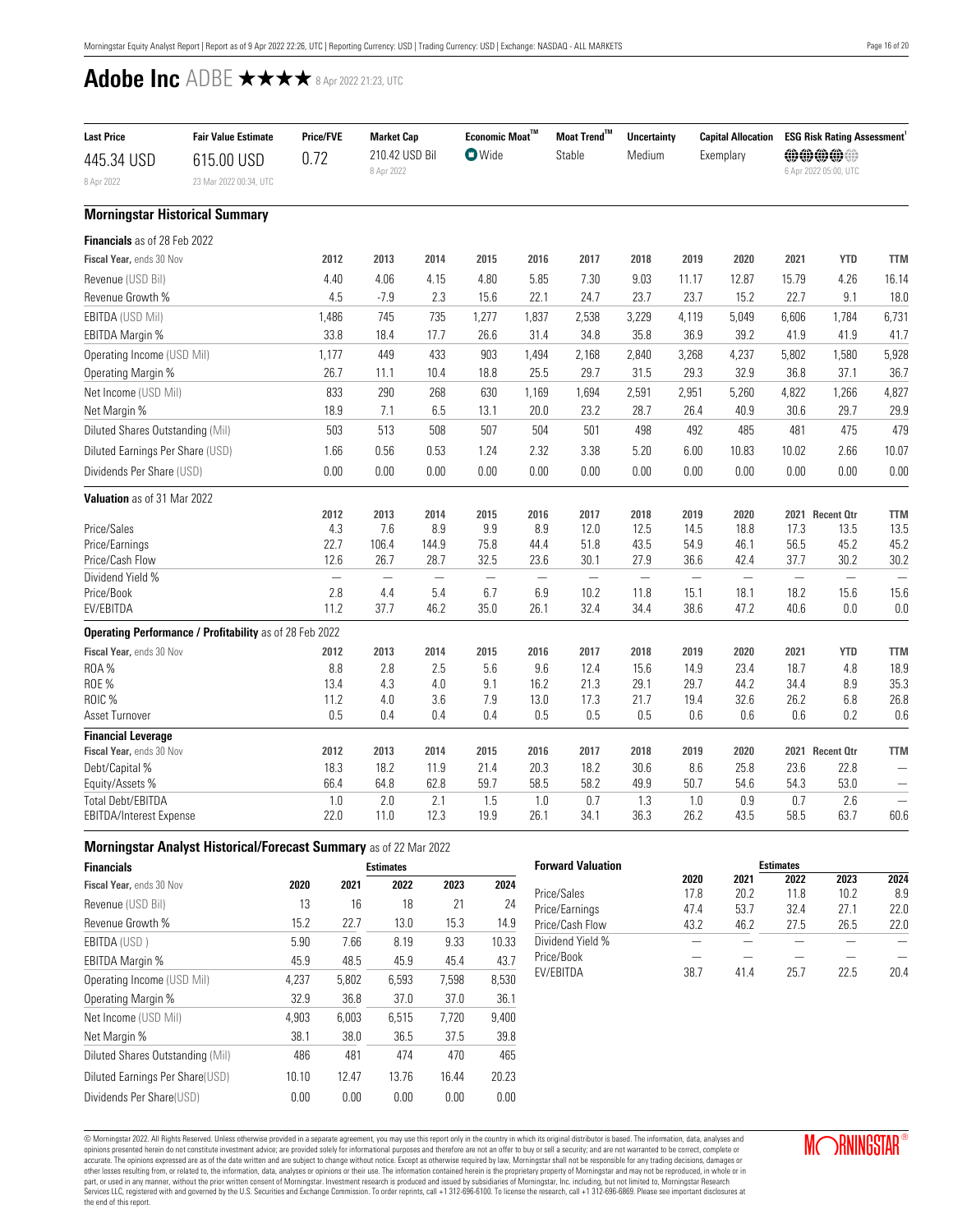## <span id="page-16-0"></span>**Overview**

At the heart of our valuation system is a detailed projection of a company's future cash flows, resulting from our analysts' research. Analysts create custom industry and company assumptions to feed income statement, balance sheet, and capital investment assumptions into our globally standardized, proprietary discounted cash flow, or DCF, modeling templates. We use scenario analysis, indepth competitive advantage analysis, and a variety of other analytical tools to augment this process. Moreover, we think analyzing valuation through discounted cash flows presents a better lens for viewing cyclical companies, high-growth firms, businesses with finite lives (e.g., mines), or companies expected to generate negative earnings over the next few years. That said, we don't dismiss multiples altogether but rather use them as supporting cross-checks for our DCF-based fair value estimates. We also acknowledge that DCF models offer their own challenges (including a potential proliferation of estimated inputs and the possibility that the method may miss shortterm market-price movements), but we believe these negatives are mitigated by deep analysis and our longterm approach.

Morningstar's equity research group ("we," "our") believes that a company's intrinsic worth results from the future cash flows it can generate. The Morningstar Rating for stocks identifies stocks trading at a discount or premium to their intrinsic worth—or fair value estimate, in Morningstar terminology. Five-star stocks sell for the biggest risk adjusted discount to their fair values, whereas 1-star stocks trade at premiums to their intrinsic worth.

Four key components drive the Morningstar rating: (1) our assessment of the firm's economic moat, (2) our estimate of the stock's fair value, (3) our uncertainty around that fair value estimate and (4) the current market price. This process ultimately culminates in our singlepoint star rating.

### **1. Economic Moat**

The concept of an economic moat plays a vital role not only in our qualitative assessment of a firm's long-term investment potential, but also in the actual calculation of our fair value estimates. An economic moat is a structural feature that allows a firm to sustain excess profits over a long period of time. We define economic profits as returns on invested capital (or ROIC) over and above our estimate of a firm's cost of capital, or weighted average cost of capital (or WACC). Without a moat, profits are more susceptible to competition. We have identified five sources of economic moats: intangible assets, switching costs, network effect, cost advantage, and efficient scale.

Companies with a narrow moat are those we believe are more likely than not to achieve normalized excess returns for at least the next 10 years. Wide-moat companies are those in which we have very high confidence that excess returns will remain for 10 years, with excess returns more likely than not to remain for at least 20 years. The longer a firm generates economic profits, the higher its intrinsic value. We believe low-quality, no-moat companies will see their normalized returns gravitate toward the firm's cost of capital more quickly than companies with moats.

When considering a company's moat, we also assess whether there is a substantial threat of value destruction, stemming from risks related to ESG, industry disruption, financial health, or other idiosyncratic issues. In this context, a risk is considered potentially value destructive if its occurrence would eliminate a firm's economic profit on a cumulative or midcycle basis. If we deem the probability of occurrence sufficiently high, we would not characterize the company as possessing an economic moat.

To assess the sustainability of excess profits, analysts perform ongoing assessments of the moat trend. A firm's moat trend is positive in cases where we think its sources of competitive advantage are growing stronger; stable where we don't anticipate changes to competitive advantages over the next several years; or negative when we see signs of deterioration.

### **2. Estimated Fair Value**

**Stage I: Explicit Forecast**

Combining our analysts' financial forecasts with the firm's economic moat helps us assess how long returns on invested capital are likely to exceed the firm's cost of capital. Returns of firms with a wide economic moat rating are assumed to fade to the perpetuity period over a longer period of time than the returns of narrow-moat firms, and both will fade slower than no-moat firms, increasing our estimate of their intrinsic value.

Our model is divided into three distinct stages:



In this stage, which can last five to 10 years, analysts make full financial statement forecasts, including items such as revenue, profit margins, tax rates, changes in workingcapital accounts, and capital spending. Based on these projections, we calculate earnings before interest, after taxes (EBI) and the net new investment (NNI) to derive our annual free cash flow forecast.

### **Stage II: Fade**

The second stage of our model is the period it will take the company's return on new invested capital—the return on capital of the next dollar invested ("RONIC")—to decline (or rise) to its cost of capital. During the Stage II period, we use a formula to approximate cash flows in lieu of explicitly modeling the income statement, balance sheet, and cash flow statement as we do in Stage I. The length of the second stage depends on the strength of the company's economic moat. We forecast this period to last anywhere from one year (for companies with no economic moat) to 10–15 years or more (for wide-moat companies). During this period, cash flows are forecast using four assumptions: an average growth rate for EBI over the period, a normalized investment rate, average return on new invested capital (RONIC), and the number of years until perpetuity, when excess returns cease. The investment rate and return on new invested capital decline until a perpetuity value is calculated. In the case of firms that do not earn their cost of capital, we assume marginal ROICs rise to the firm's cost of capital (usually attributable to less reinvestment), and we may truncate the second stage.

#### **Stage III: Perpetuity**

Once a company's marginal ROIC hits its cost of capital, we calculate a continuing value, using a standard perpetuity formula. At perpetuity, we assume that any growth or decline or investment in the business neither creates nor destroys value and that any new investment provides a return in line with estimated WACC.

Because a dollar earned today is worth more than a dollar earned tomorrow, we discount our projections of cash flows in stages I, II, and III to arrive at a total present value of expected future cash flows. Because we are modeling free cash flow to the firm—representing cash available to provide a return to all capital providers—we discount future cash flows using the WACC, which is a weighted average of the costs of equity, debt, and preferred stock (and any other funding sources), using expected future proportionate long-term, market-value weights.

#### **3. Uncertainty Around That Fair Value Estimate**

Morningstar's Uncertainty Rating captures a range of likely potential intrinsic values for a company and uses it to assign the margin of safety required before investing, which in turn explicitly drives our stock star rating system. The Uncertainty Rating represents the analysts' ability to

© Morningstar 2022. All Rights Reserved. Unless otherwise provided in a separate agreement, you may use this report only in the country in which its original distributor is based. The information, data, analyses and opinions presented herein do not constitute investment advice; are provided solely for informational purposes and therefore are not an offer to buy or sell a security; and are not warranted to be correct, complete or accurate. The opinions expressed are as of the date written and are subject to change without notice. Except as otherwise required by law, Morningstar shall not be responsible for any trading decisions, damages or other losses resulting from, or related to, the information, data, analyses or opinions or their use. The information contained herein is the proprietary property of Morningstar and may not be reproduced, in whole or in part, or used in any manner, without the prior written consent of Morningstar. Investment research is produced and issued by subsidiaries of Morningstar, Inc. including, but not limited to, Morningstar Research<br>Services LL the end of this report.

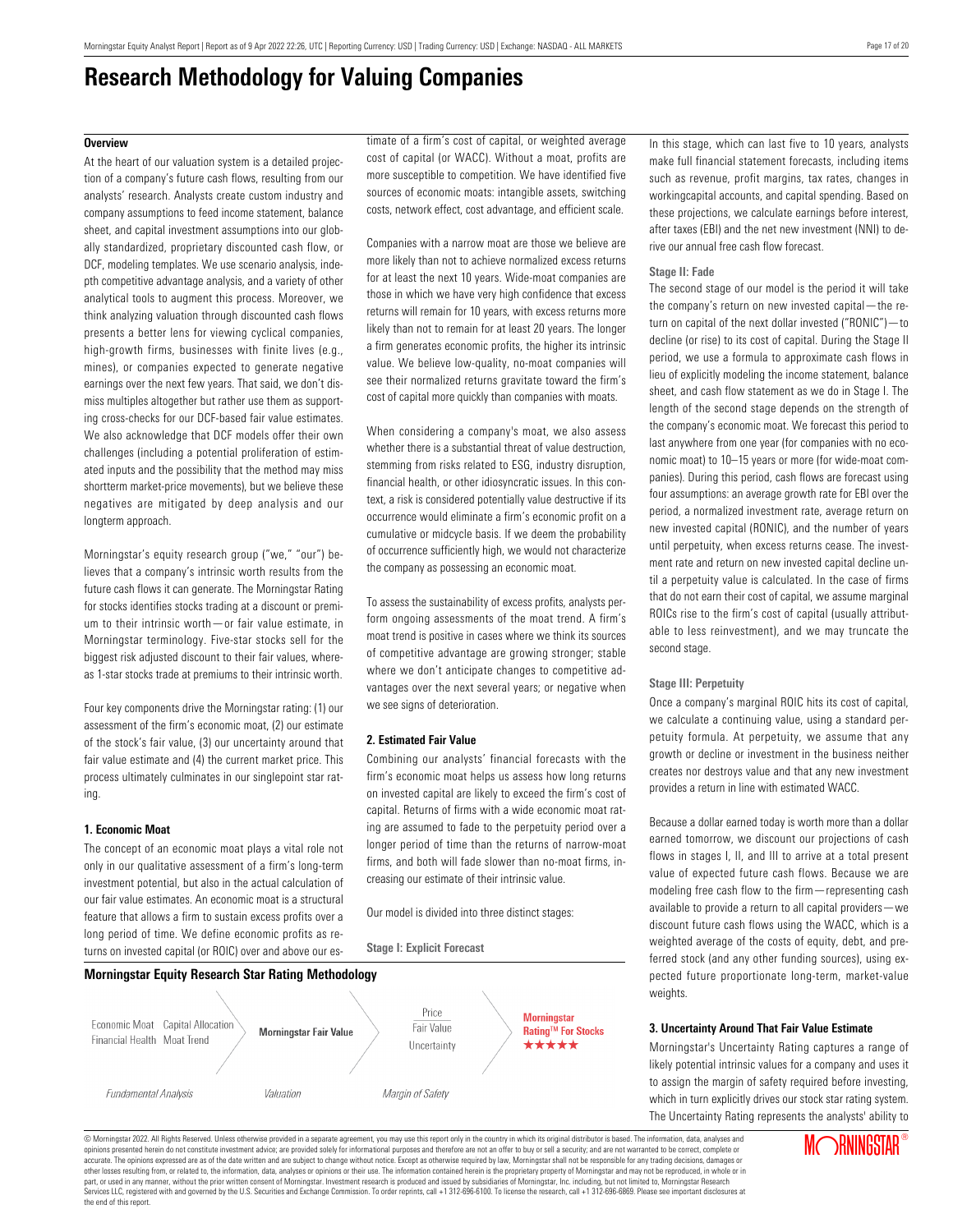around the Fair Value Estimate, based on the characteristics of the business underlying the stock, including operating and financial leverage, sales sensitivity to the overall economy, product concentration, pricing power, exposure to material ESG risks, and other company-specific factors.

Analysts consider at least two scenarios in addition to their base case: a bull case and a bear case. Assumptions are chosen such that the analyst believes there is a 25% probability that the company will perform better than the bull case, and a 25% probability that the company will perform worse than the bear case. The distance between the bull and bear cases is an important indicator of the uncertainty underlying the fair value estimate. In cases where there is less than a 25% probability of an event, but where the event could result in a material decline in value, analysts may adjust the uncertainty rating to reflect the increased risk. Analysts may also make a fair value adjustment to reflect the impact of this event.

Our recommended margin of safety widens as our uncertainty of the estimated value of the equity increases. The more uncertain we are about the estimated value of the equity, the greater the discount we require relative to our estimate of the value of the firm before we would recommend the purchase of the shares. In addition, the uncertainty rating provides guidance in portfolio construction based on risk tolerance.

Our uncertainty ratings for our qualitative analysis are low, medium, high, very high, and extreme.

|                                                    | <b>Margin of Safety</b> |                |  |  |  |  |
|----------------------------------------------------|-------------------------|----------------|--|--|--|--|
| Qualitative Analysis<br><b>Uncertainty Ratings</b> | ★★★★★Rating             | $\star$ Rating |  |  |  |  |
| Low                                                | 20% Discount            | 25% Premium    |  |  |  |  |
| Medium                                             | 30% Discount            | 35% Premium    |  |  |  |  |
| High                                               | 40% Discount            | 55% Premium    |  |  |  |  |
| Very High                                          | 50% Discount            | 75% Premium    |  |  |  |  |
| Extreme                                            | 75% Discount            | 300% Premium   |  |  |  |  |

## **4. Market Price**

The market prices used in this analysis and noted in the report come from exchange on which the stock is listed which we believe is a reliable source.

For more details about our methodology, please go to <https://shareholders.morningstar.com.>

## **Morningstar Star Rating for Stocks**

Once we determine the fair value estimate of a stock, we compare it with the stock's current market price on a daily basis, and the star rating is automatically re-calculated at the market close on every day the market on which the stock is listed is open. Our analysts keep close

tabs on the companies they follow, and, based on thor ough and ongoing analysis, raise or lower their fair value estimates as warranted.

Please note, there is no predefined distribution of stars. That is, the percentage of stocks that earn 5 stars can fluctuate daily, so the star ratings, in the aggregate, can serve as a gauge of the broader market's valuation. When there are many 5-star stocks, the stock market as a whole is more undervalued, in our opinion, than when very few companies garner our highest rating.

We expect that if our base-case assumptions are true the market price will converge on our fair value estimate over time generally within three years (although it is impossible to predict the exact time frame in which market prices may adjust).

Our star ratings are guideposts to a broad audience and individuals must consider their own specific investment goals, risk tolerance, tax situation, time horizon, income needs, and complete investment portfolio, among other factors.

The Morningstar Star Ratings for stocks are defined below:

 $\star \star \star \star$  We believe appreciation beyond a fair risk adjusted return is highly likely over a multiyear time frame. Scenario analysis developed by our analysts indicates that the current market price represents an excessively pessimistic outlook, limiting downside risk and maximizing upside potential.

 $\star \star \star \star$  We believe appreciation beyond a fair risk-adjusted return is likely.

 $\star \star \star$  Indicates our belief that investors are likely to receive a fair risk-adjusted return (approximately cost of equity).

 $\star\star$  We believe investors are likely to receive a less than fair risk-adjusted return.

 $\star$  Indicates a high probability of undesirable risk-adjusted returns from the current market price over a multiyear time frame, based on our analysis. Scenario analysis by our analysts indicates that the market is pricing in an excessively optimistic outlook, limiting upside potential and leaving the investor exposed to Capital loss.

## **Other Definitions**

**Last Price:** Price of the stock as of the close of the market of the last trading day before date of the report.

**Capital Allocation Rating:** Our Capital Allocation (or Stewardship) Rating represents our assessment of the quality of management's capital allocation, with particular emphasis on the firm's balance sheet, investments, and shareholder distributions. Analysts consider companies' investment strategy and valuation, balance sheet management, and dividend and share buyback policies. Corporate governance factors are only considered if they are likely to materially impact shareholder value, though either the balance sheet, investment, or shareholder distributions. Analysts assign one of three ratings: "Exem-

## bound the estimated value of the shares in a company **Morningstar Equity Research Star Rating Methodology**

© Morningstar 2022. All Rights Reserved. Unless otherwise provided in a separate agreement, you may use this report only in the country in which its original distributor is based. The information, data, analyses and opinions presented herein do not constitute investment advice; are provided solely for informational purposes and therefore are not an offer to buy or sell a security; and are not warranted to be correct, complete or accurate. The opinions expressed are as of the date written and are subject to change without notice. Except as otherwise required by law, Morningstar shall not be responsible for any trading decisions, damages or other losses resulting from, or related to, the information, data, analyses or opinions or their use. The information contained herein is the proprietary property of Morningstar and may not be reproduced, in whole or in part, or used in any manner, without the prior written consent of Morningstar. Investment research is produced and issued by subsidiaries of Morningstar, Inc. including, but not limited to, Morningstar Research puryor calor many manual and governed by the U.S. Securities and Exchange Commission. To order reprints, call +1 312-696-6100. To license the research, call +1 312-696-6869. Please see important disclosures at the commissi the end of this report.



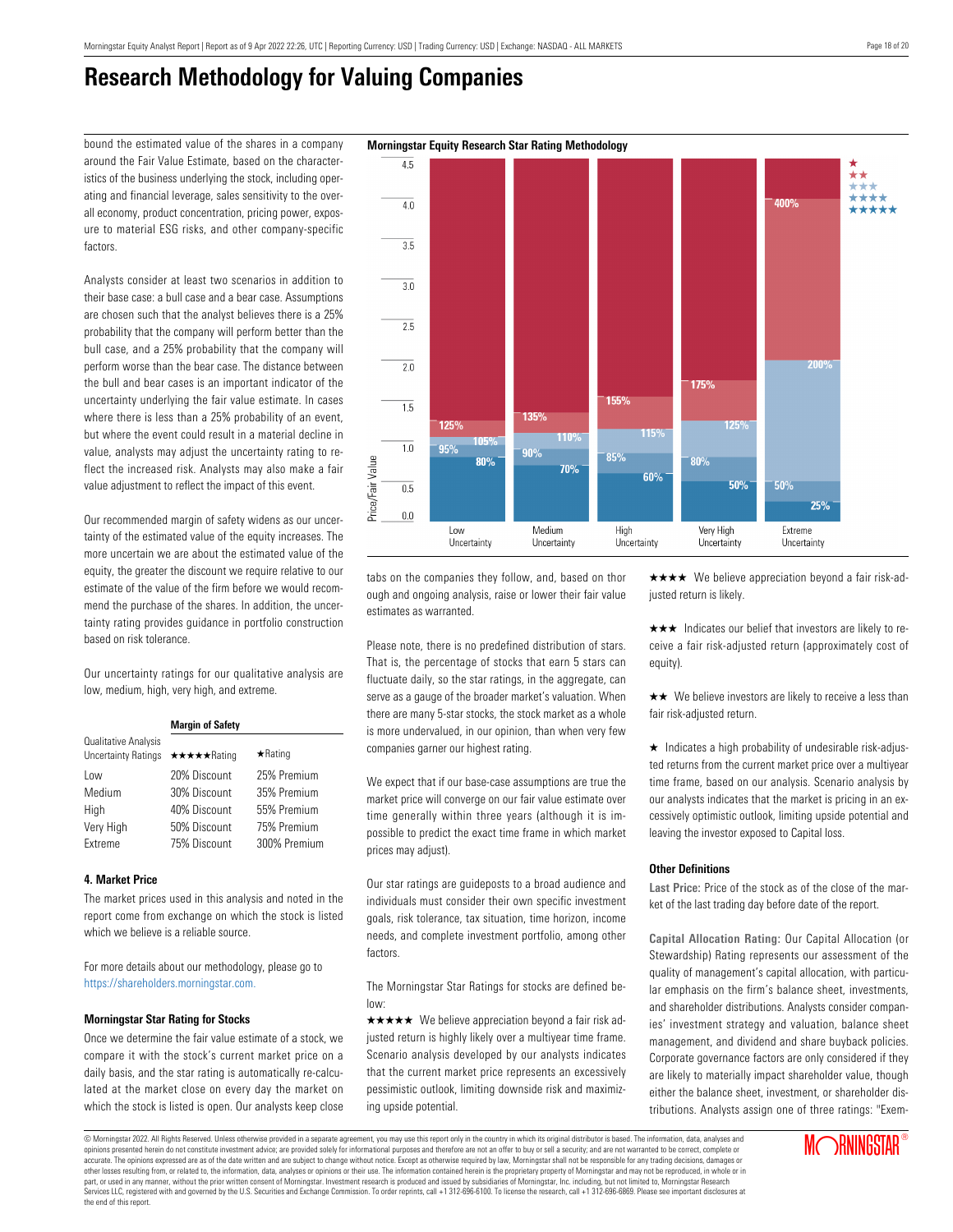plary", "Standard", or "Poor". Analysts judge Capital Allocation from an equity holder's perspective. Ratings are determined on a forward looking and absolute basis. The Standard rating is most common as most managers will exhibit neither exceptionally strong nor poor capital allocation.

Capital Allocation (or Stewardship) analysis published prior to Dec. 9, 2020, was determined using a different process. Beyond investment strategy, financial leverage, and dividend and share buyback policies, analysts also considered execution, compensation, related party transactions, and accounting practices in the rating.

**Capital Allocation Rating:** Our Capital Allocation (or Stewardship) Rating represents our assessment of the quality of management's capital allocation, with particular emphasis on the firm's balance sheet, investments, and shareholder distributions. Analysts consider companies' investment strategy and valuation, balance sheet management, and dividend and share buyback policies. Corporate governance factors are only considered if they are likely to materially impact shareholder value, though either the balance sheet, investment, or shareholder distributions. Analysts assign one of three ratings: "Exemplary", "Standard", or "Poor". Analysts judge Capital Allocation from an equity holder's perspective. Ratings are determined on a forward looking and absolute basis. The Standard rating is most common as most managers will exhibit neither exceptionally strong nor poor capital allocation.

Capital Allocation (or Stewardship) analysis published prior to Dec. 9, 2020, was determined using a different process. Beyond investment strategy, financial leverage, and dividend and share buyback policies, analysts also considered execution, compensation, related party transactions, and accounting practices in the rating.

**Sustainalytics ESG Risk Rating Assessment:**The ESG Risk Rating Assessment is provided by Sustainalytics; a Morningstar company.

Sustainalytics' ESG Risk Ratings measure the degree to which company's economic value at risk is driven by environment, social and governance (ESG) factors.

Sustainalytics analyzes over 1,300 data points to assess a company's exposure to and management of ESG risks. In other words, ESG Risk Ratings measures a company's unmanaged ESG Risks represented as a quantitative score. Unmanaged Risk is measured on an open-ended scale starting at zero (no risk) with lower scores representing less unmanaged risk and, for 95% of cases, the unmanaged ESG Risk score is below 50.

Based on their quantitative scores, companies are grouped into one of five Risk Categories (negligible, low, medium, high, severe). These risk categories are absolute, meaning that a 'high risk' assessment reflects a comparable degree of unmanaged ESG risk across all subindustries covered.

The ESG Risk Rating Assessment is a visual representation of Sustainalytics ESG Risk Categories on a 1 to 5 scale. Companies with Negligible Risk = 5 Globes, Low  $Risk = 4$ , Medium Risk = 3 Globes, High Risk = 2 Globes, Severe Risk = 1 Globe. For more information, please visit sustainalytics.com/esg-ratings/

Ratings should not be used as the sole basis in evaluating a company or security. Ratings involve unknown risks and uncertainties which may cause our expectations not to occur or to differ significantly from what was expected and should not be considered an offer or solicitation to buy or sell a security.

## **Risk Warning**

Please note that investments in securities are subject to market and other risks and there is no assurance or guarantee that the intended investment objectives will be achieved. Past performance of a security may or may not be sustained in future and is no indication of future performance. A security investment return and an investor's principal value will fluctuate so that, when redeemed, an investor's shares may be worth more or less than their original cost. A security's current investment performance may be lower or higher than the investment performance noted within the report. Morningstar's Uncertainty Rating serves as a useful data point with respect to sensitivity analysis of the assumptions used in our determining a fair value price.

#### **General Disclosure**

Unless otherwise provided in a separate agreement, recipients accessing this report may only use it in the country in which the Morningstar distributor is based. Unless stated otherwise, the original distributor of the report is Morningstar Research Services LLC, a U.S.A. domiciled financial institution.

This report is for informational purposes only and has no regard to the specific investment objectives, financial situation or particular needs of any specific recipient. This publication is intended to provide information to assist institutional investors in making their own investment decisions, not to provide investment advice to any specific investor. Therefore, investments discussed and recommendations made herein may not be suitable for all investors: recipients must exercise their own independent judgment as to the suitability of such investments and recommendations in the light of their own investment objectives, experience, taxation status and financial position.

The information, data, analyses and opinions presented herein are not warranted to be accurate, correct, complete or timely. Unless otherwise provided in a separate agreement, neither Morningstar, Inc. or the Equity Research Group represents that the report contents meet all of the presentation and/or disclosure standards applicable in the jurisdiction the recipient is located.

Except as otherwise required by law or provided for in a separate agreement, the analyst, Morningstar, Inc. and the Equity Research Group and their officers, directors and employees shall not be responsible or liable for any trading decisions, damages or other losses resulting from, or related to, the information, data, analyses or opinions within the report. The Equity Research Group encourages recipients recipients of this report to read all relevant issue documents (e.g., prospectus) pertaining to the security concerned, including without limitation, information relevant to its investment objectives, risks, and costs before making an in vestment decision and when deemed necessary, to seek the advice of a legal, tax, and/or accounting professional.

The Report and its contents are not directed to, or intended for distribution to or use by, any person or entity who is a citizen or resident of or located in any locality, state, country or other jurisdiction where such distribution, publication, availability or use would be contrary to law or regulation or which would subject Morningstar, Inc. or its affiliates to any registration or licensing requirements in such jurisdiction.

Where this report is made available in a language other than English and in the case of inconsistencies between the English and translated versions of the report, the English version will control and supersede any ambiguities associated with any part or section of a report that has been issued in a foreign language. Neither the analyst, Morningstar, Inc., or the Equity Research Group guarantees the accuracy of the translations.

This report may be distributed in certain localities, countries and/or jurisdictions ("Territories") by independent third parties or independent intermediaries and/or distributors ("Distributors"). Such Distributors are not acting as agents or representatives of the analyst, Morningstar, Inc. or the Equity Research Group. In Territories where a Distributor distributes our report, the Distributor is solely responsible for complying with all applicable regulations, laws, rules, circulars, codes and guidelines established by local and/or regional regulatory bodies, including laws in connection with the distribution third-party research reports.

## **Conflicts of Interest**

 $\blacktriangleright$  No interests are held by the analyst with respect to the security subject of this investment research report.

© Morningstar 2022. All Rights Reserved. Unless otherwise provided in a separate agreement, you may use this report only in the country in which its original distributor is based. The information, data, analyses and opinions presented herein do not constitute investment advice; are provided solely for informational purposes and therefore are not an offer to buy or sell a security; and are not warranted to be correct, complete or accurate. The opinions expressed are as of the date written and are subject to change without notice. Except as otherwise required by law, Morningstar shall not be responsible for any trading decisions, damages or other losses resulting from, or related to, the information, data, analyses or opinions or their use. The information contained herein is the proprietary property of Morningstar and may not be reproduced, in whole or in part, or used in any manner, without the prior written consent of Morningstar. Investment research is produced and issued by subsidiaries of Morningstar, Inc. including, but not limited to, Morningstar Research<br>Services LL the end of this report.